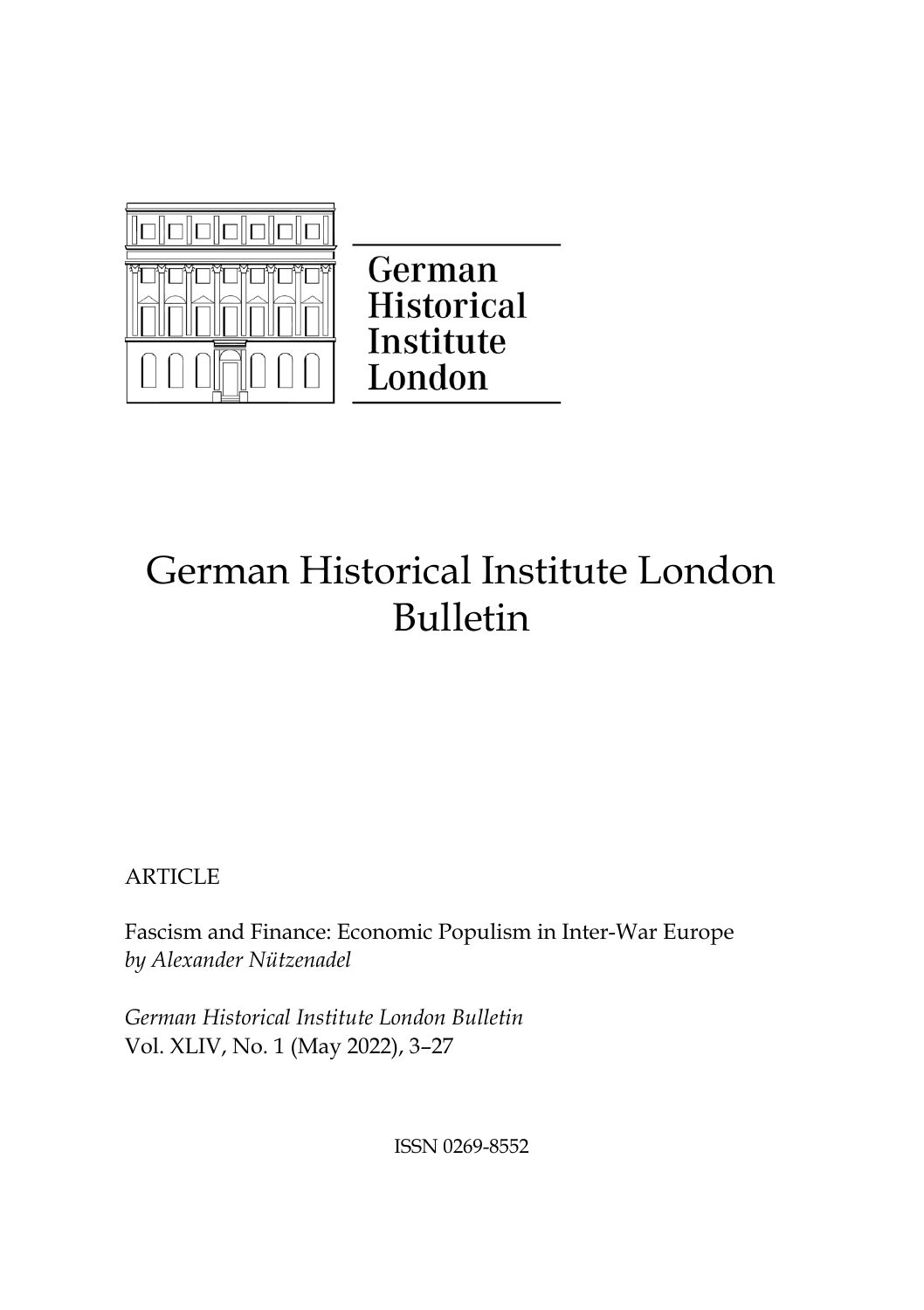# *FASCISM AND FINANCE: ECONOMIC POPULISM IN INTER-WAR EUROPE*

Alexander Nützenadel

In 1931 Germany experienced the worst banking crisis in its history. One of the largest German banks, the Darmstädter und Nationalbank (Danat), filed for insolvency and the entire financial system collapsed within a few weeks. A banking panic broke out on 13 July and banks closed for three weeks. International investors withdrew their loans, the German government had to suspend international payments, and the major banks were temporarily nationalized.<sup>1</sup>

On 7 August—only a few days after the bank panic—the German chancellor Heinrich Brüning travelled to Rome, where he met with Benito Mussolini and other fascist leaders. Symbolically, this was a highly significant event, as it was the first state visit of a German chancellor to the Duce. The meeting generated huge—and mostly positive—publicity in Germany and Italy, as well as in the international press. The *New York Times* associated Brüning's visit to Rome with a 'feeling of optimism', and Mussolini was expected to use the meeting 'to bring up his aspiration to take a leading role in recovery from depression'.<sup>2</sup>

Brüning was deeply impressed by the Italian dictator, especially by his economic expertise. He noted in his diary that the Duce was

This is the lightly revised text of my Gerda Henkel Lecture, held at the GHIL on 24 November 2021. Johanna Biedermann, Eva-Maria Kaiser, Hanna-Sophie Klasing, and Tobias Scheib provided valuable research assistance. I am greatly indebted to Felix Römer for his critical comments

<sup>1</sup> For a detailed account of the German banking crisis, see Karl E. Born, *Die Deutsche Bankenkrise 1931: Finanzen und Politik* (Munich, 1967). <sup>2</sup> *New York Times*, 7 Aug. 1931, 10.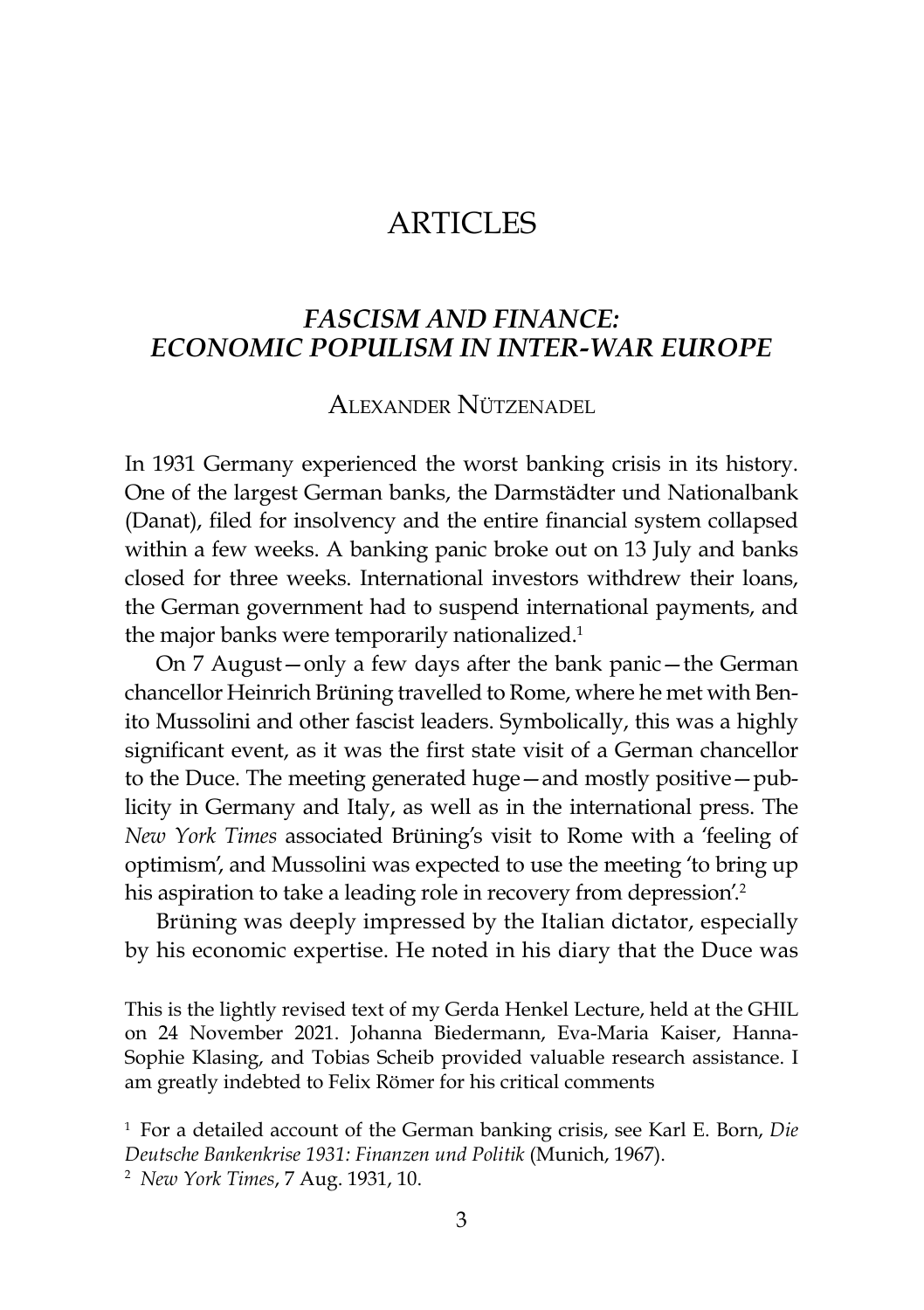particularly well informed about all economic matters and could readily cite statistics on trade, unemployment, and finance.3 Discussions revolved around bilateral preference treaties and other measures against the depression. Mussolini promised Brüning that he would support Germany's aspirations to establish a customs union with Austria in the face of resistance from the French government. It was also agreed that Italy, which was itself in the process of nationalizing its banking system, would send economic advisers to Germany.4 Highly satisfied, Brüning returned to Berlin. Five years before the Axis between Germany and Italy was sealed, an informal rapprochement had begun to take shape in the field of economic policy.5

The question of whether and how economic factors contributed to the rise of fascism is as old as fascism itself. In the view of contemporary Marxists, fascism was nothing more than the product of the crises of financial capitalism. While this linear causality has been rejected by most historians, cultural and social history has dominated research for many decades.6 Only recently have economic historians redirected their attention to the Great Depression and its political effects, often inspired by the financial crisis of 2008 and the search for

<sup>3</sup> Heinrich Brüning, *Memoiren 1918–1934* (Stuttgart, 1970), 355–7; see also Wolfgang Schieder, *Mythos Mussolini: Deutsche in Audienz beim Duce* (Munich, 2013), 161–2 and 247–8.

<sup>4</sup> See report by Foreign Minister Julius Curtius, Nr. 440: 'Ministerbesprechung vom 10. August 1931, 11 Uhr', in Tilman Koops (ed.), *Akten der Reichskanzlei: Weimarer Republik. Die Kabinette Brüning I und II (1930–1932)*, 3 vols. (Boppard am Rhein, 1982–90), vol. ii: *1. März 1931 bis 10. Oktober 1931* (1982), 1546–52; see also Julius Curtius, *Sechs Jahre Minister der deutschen Republik* (Heidelberg, 1948), 222–5.

<sup>5</sup> Per Tiedtke, *Germany, Italy and the International Economy 1929–1936: Co-Operation or Rivalries at Times of Crisis?* (Marburg, 2016); on the evolution of the Axis, see Jens Petersen, *Hitler–Mussolini: Die Entstehung der Achse Berlin– Rom, 1933–1936* (Tübingen, 1973); Christian Goeschel, *Mussolini and Hitler: The Forging of the Fascist Alliance* (New Haven, 2018).

<sup>6</sup> See e.g. Devin O. Pendas, Mark Roseman, and Richard F. Wetzell (eds.), *Beyond the Racial State: Rethinking Nazi Germany* (Cambridge, 2017); Martina Kessel, *Gewalt und Gelächter: 'Deutschsein' 1914–1945* (Stuttgart, 2019); Michael Wildt, *Die Ambivalenz des Volkes: Der Nationalsozialismus als Gesellschaftsgeschichte* (Berlin, 2019).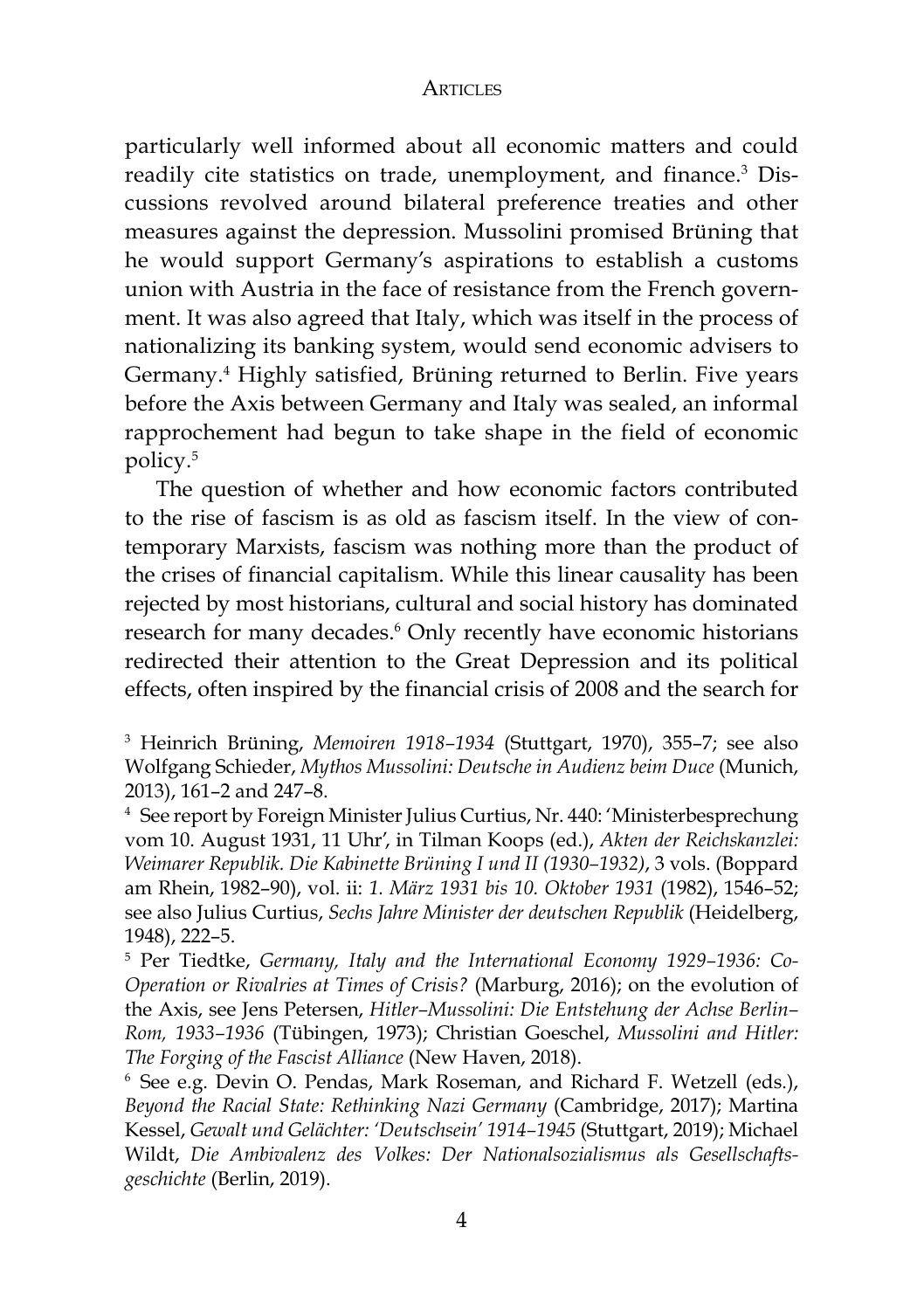historical comparisons.7 However, most studies have been confined to individual nation states, focusing primarily on Germany.8 Others have used very large comparative datasets on elections, strikes, or street protests to measure the effects of economic shocks on political polarization. In particular, right-wing populist movements and parties gain support after economic crises.9 While the correlation between economic distress and political extremism is statistically significant over the course of the twentieth century, the explanatory value of these studies is often limited. What we learn from them is that economic crises do lead to political extremism, but it remains unclear why and how this happens, especially in the case of financial crises.

This article argues that European right-wing populist movements drew heavily on economic conflicts and financial shocks and successfully addressed rising distributional cleavages and creditor–debitor conflicts on both a national and international level.<sup>10</sup> Moreover, populist governments had a lasting effect in that they shaped the financial reforms implemented in most countries from the 1930s. This means that economic populism is not only a short-term reaction to economic and financial crisis, but often engenders a long-term transformation of political institutions.

Historians have rarely referred to the concept of populism when analysing the rise of fascism, even though Pierre Rosanvallon has characterized the twentieth century as a 'century of populism'.11 And yet this concept provides considerable analytical value, especially for the inter-war period. While the comparative study of fascism often

<sup>7</sup> See e.g. Johannes Bähr and Bernd Rudolph, *Finanzkrisen: 1931 und 2008*  (Munich, 2011); Barry Eichengreen, *Hall of Mirrors: The Great Depression, The Great Recession, and the Uses—and Misuses—of History* (New York, 2015).

<sup>8</sup> Tobias Straumann, *1931: Debt, Crisis, and the Rise of Hitler* (Oxford, 2019).

<sup>9</sup> See e.g. Manuel Funke, Moritz Schularick, and Christoph Trebesch, 'Going to Extremes: Politics after Financial Crises, 1870–2014', *European Economic Review*, 88 (2016), 227–60.

<sup>&</sup>lt;sup>10</sup> For a general assessment, see Jeffry Frieden, 'The Political Economy of Adjustment and Rebalancing', *Journal of International Money and Finance*, 52 (2015), 4–14.

<sup>11</sup> Pierre Rosanvallon, *Le siècle du populisme: Histoire, théorie, critique* (Paris, 2020); see also Barry Eichengreen, *The Populist Temptation: Economic Grievance and Political Reaction in the Modern Era* (Oxford, 2018).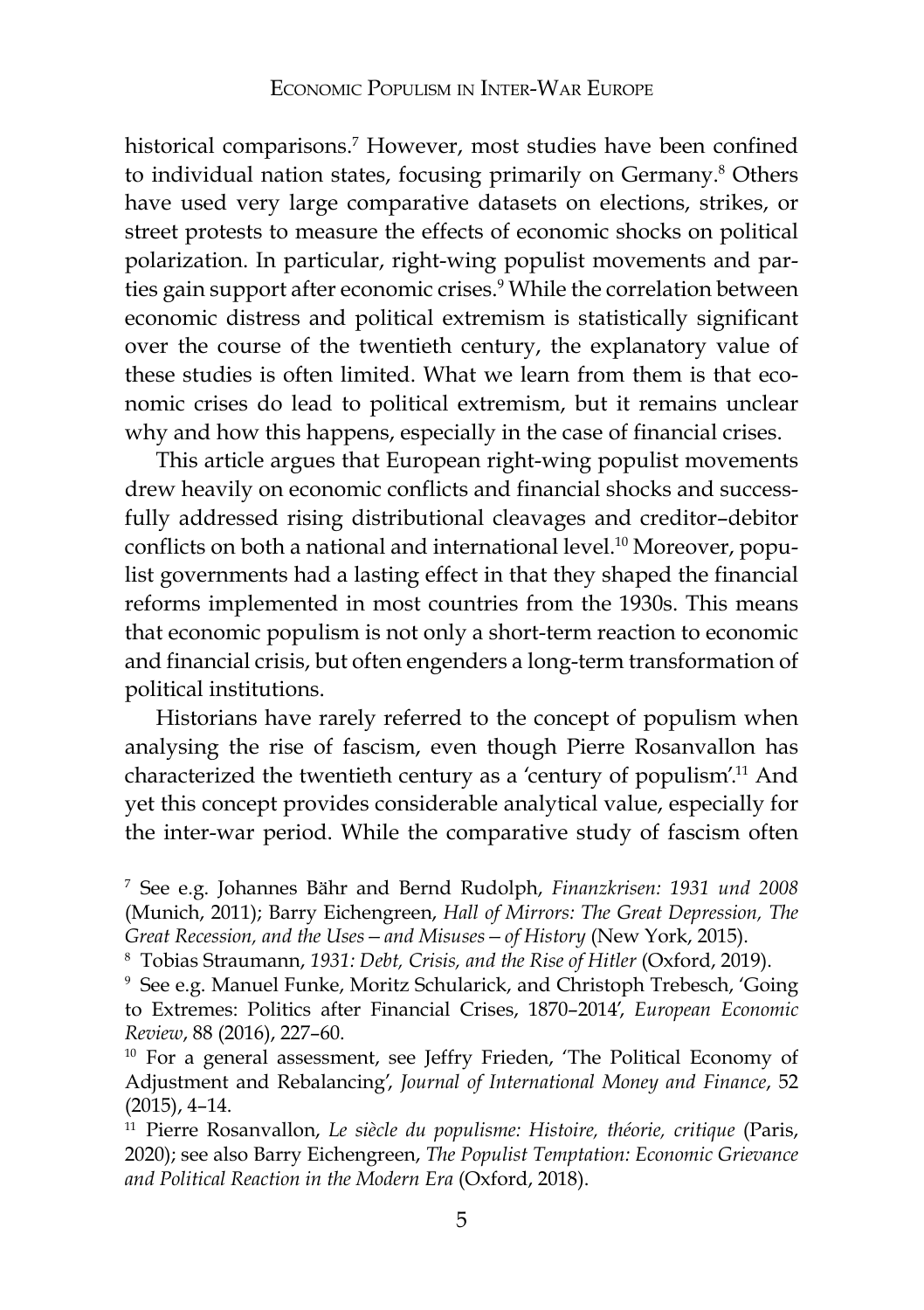operates within a narrow framework of defining a 'fascist minimum'<sup>12</sup> populism is a more open concept. Rogers Brubaker has argued that the term 'populism' not only describes an empirical phenomenon, but is also a useful analytical category.13 It provides a powerful concept with which to explore the erosion of democracy and the emergence of authoritarian—but not necessarily fascist—rule after 1918. It also helps us to better understand why some countries resisted fascist dictatorship, while others did not.

The following analysis focuses on four societies with different political trajectories: Italy, Germany, France, and Britain. The analytical framework is both comparative and transnational. Even though populism appealed to national autonomy, it had a strong cross-border dynamic. Populism was a highly contagious phenomenon.

There is no general consensus about the exact meaning of economic populism. Instead of a single definition, I shall highlight four distinctive features that characterized economic populism in inter-war Europe. The first element refers to Cas Mudde's influential theory that populists claim to speak (and act) on behalf of 'the people', who are set against mostly liberal elites and mainstream politicians.14 According to this narrative, the 'people' are hardworking and suffer from economic distress, while the elites are self-serving and corrupt. This dichotomy between 'the people' and 'the elites' as two homogenous groups can be interpreted as a simplistic yet effective way to frame rising inequality and distributional conflicts within societies. This vertical antagonism is often accompanied by a horizontal opposition between 'the people at home' and external forces. As I will argue, economic populism takes the most radical forms when agitation combines both dimensions—the vertical and the horizontal.

The second element is protectionism. Nationalist campaigns directed against foreign trade, immigration, or capital mobility were not only frequently combined with nativist ideologies, but also extended

<sup>12</sup> Roger Eatwell, 'On Defining the "Fascist Minimum": The Centrality of Ideology', *Journal of Political Ideologies*, 1/3 (1996), 303–19.

<sup>13</sup> Rogers Brubaker, 'Why Populism?', *Theory and Society*, 46/5 (2017), 357–85.

<sup>14</sup> Cas Mudde, *Populist Radical Right Parties in Europe* (Cambridge, 2007).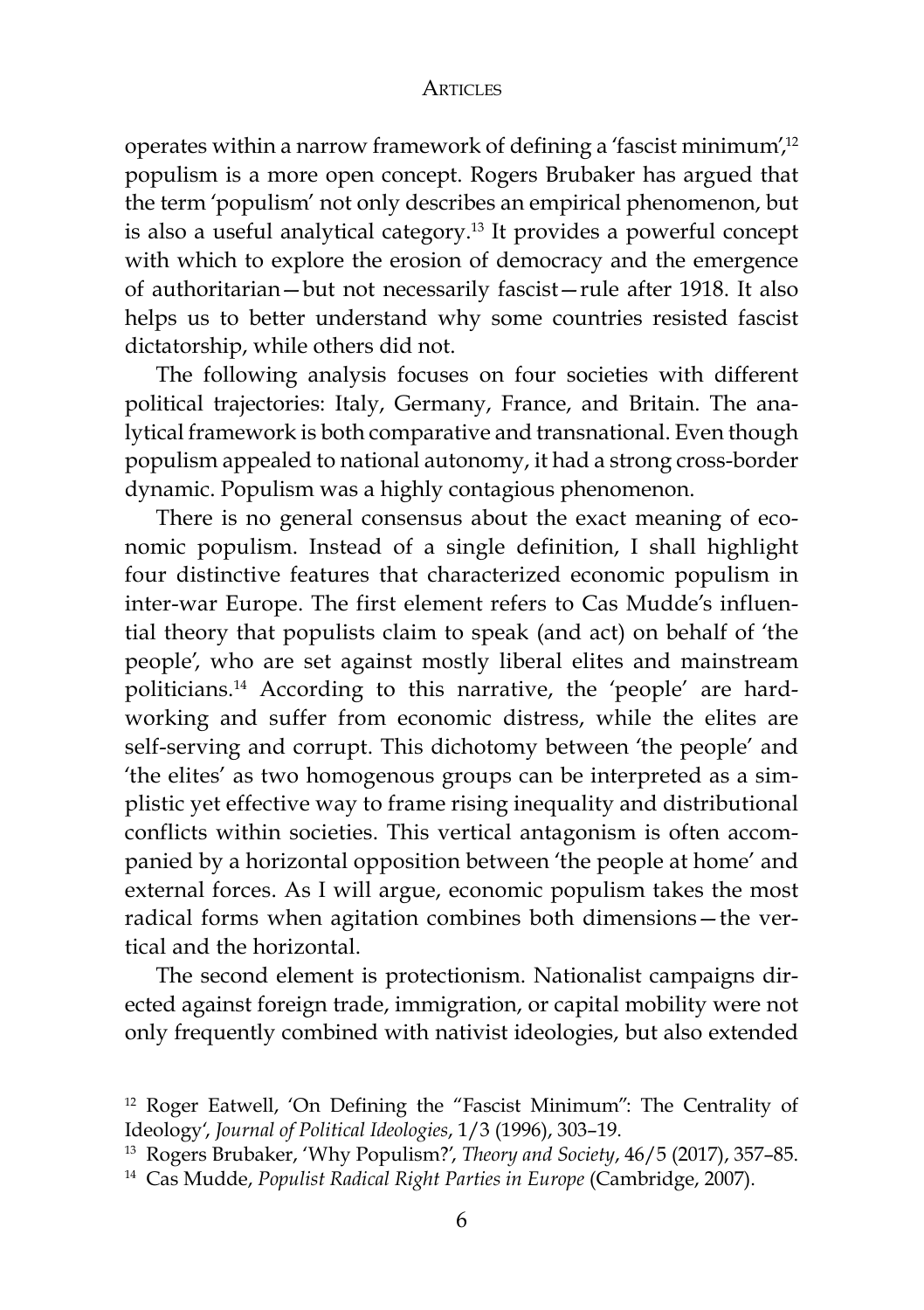to protectionist notions of social welfare.15 National Socialism in Germany is a case in point. As one of the most radical variants of economic populism, it blended social protection of the 'people's community' (*Volksgemeinschaft*) with visions of economic autarky.16

The third distinctive feature is a rhetoric of crisis and national decline. Populists dramatize existing economic problems and frame them in larger narratives of national decline and social degeneration.<sup>17</sup> Redemption is possible, the argument goes, but it requires revolutionary changes and extraordinary measures. Complex causalities, as in the case of financial crises, are frequently explained with reference to conspiracy theories or by blaming ethnic or religious minorities. Economic narratives are a crucial element of populist propaganda, and their success often depends on new forms of media communication.

The fourth element of economic populism is the authoritarian use of technocracy.18 In opposition, populists typically accuse democratic institutions like parliaments and elected governments of being too weak to solve serious economic problems effectively. But once in power, they combine charismatic dictatorship with technocratic government. This includes the systematic strengthening of existing institutions, such as central banks or ministries, in combination with comprehensive economic planning and regulation.

This classification is, of course, an ideal type, and not all populist movements exhibit all four elements in the same way. However, the classification is useful to understand the common ideological patterns and economic practices of populist movements and regimes during

<sup>15</sup> Dani Rodrik, 'Populism and the Economics of Globalization', *Journal of International Business Policy*, 1/1–2 (2018), 12–33; Philip Manow, 'Welche Rolle spielen Wohlfahrtsstaatlichkeit und Globalisierung für die Ausprägungen des Populismus?', *Totalitarismus und Demokratie*, 17/1 (2020), 35–44.

<sup>16</sup> For the concept of the *Volksgemeinschaft*, see Frank Bajohr and Michael Wildt (eds.), *Volksgemeinschaft: Neue Forschungen zur Gesellschaft des Nationalsozialismus* (Frankfurt am Main, 2009); Michael Wildt, *Die Ambivalenz des Volkes: Der Nationalsozialismus als Gesellschaftsgeschichte* (Berlin, 2019).

<sup>17</sup> Mark Elchardus, 'Declinism and Populism', *Clingendael Spectator*, 71/3 (2017), 1–10.

<sup>&</sup>lt;sup>18</sup> Christopher Bickerton and Carlo Invernizzi Accetti, 'Populism and Technocracy: Opposites or Complements?', *Critical Review of International Social and Political Philosophy*, 20/2 (2017), 186–206.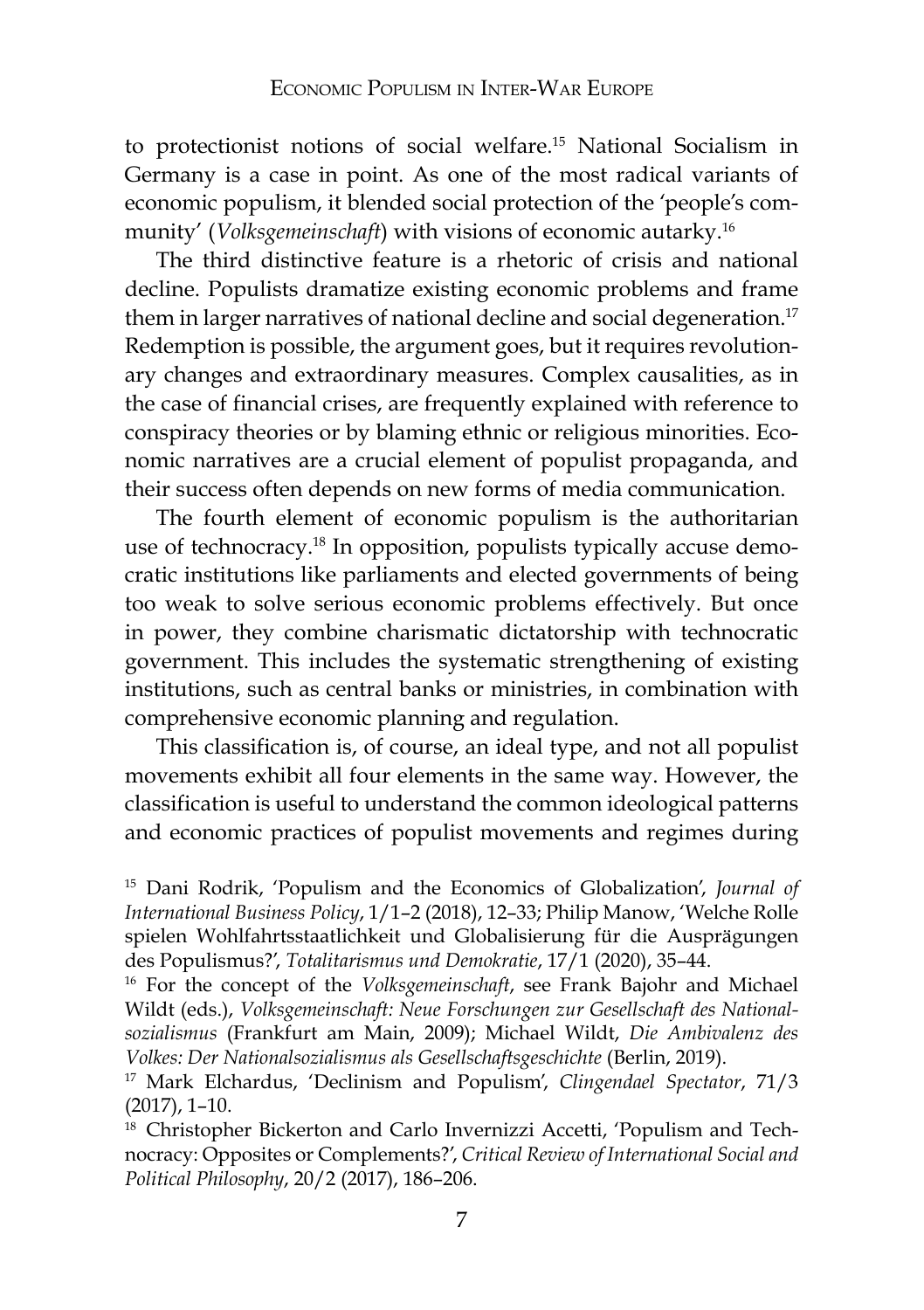the inter-war years. The following article is divided into three parts. It starts with a short analysis of the financial conflicts in Europe after the First World War and their radicalizing effects. The second part discusses the question of financial sovereignty and how the fascist economic system in Italy served as a model for populist movements across Europe. The third part explores the impact of populist regimes on financial and monetary reforms during the 1930s and 1940s.

## *Finance, Debt, and Distributional Conflicts after the First World War*

The post-war economic crisis had not been predicted by contemporary economic experts. It came as a huge shock and increased existing social tensions and political conflicts. All four countries under discussion faced massive public debt, along with high inflation, foreign account deficits, and the constant erosion of their currencies.<sup>19</sup> The situation was worst in Germany, where the question of foreign debts was aggravated by the high burden of reparations. In his book *The Economic Consequences of the Peace* (1919), John Maynard Keynes had predicted the radicalizing effect of the Treaty of Versailles.<sup>20</sup> The financial burden of the reparations was aggravated by the fact that no lasting settlement was reached between Germany and the Allies.<sup>21</sup> For right-wing populist movements in Germany, this turned out to be a gift, as they could blame foreign powers for the harsh terms imposed on them. For German governments, the so-called 'Versailles diktat' was a frequently used tool for diverting attention from their own political failures.

Yet for the victors of the war too, the Treaty of Versailles was a political burden, as the financial compensation was considered inadequate and gave rise to internal political conflict and social unrest. Strikes and revolutionary ferment broke out almost everywhere. In a certain sense,

<sup>19</sup> See Charles H. Feinstein, Peter Temin, and Gianni Toniolo, *The European Economy between the Wars* (Oxford, 1997), 18–53.

<sup>20</sup> John Maynard Keynes, *The Economic Consequences of the Peace* (London, 1919).

 $21$  Sally Marks, 'Mistakes and Myths: The Allies, Germany, and the Versailles Treaty, 1918–1921', *Journal of Modern History*, 85/3 (2013), 632–59.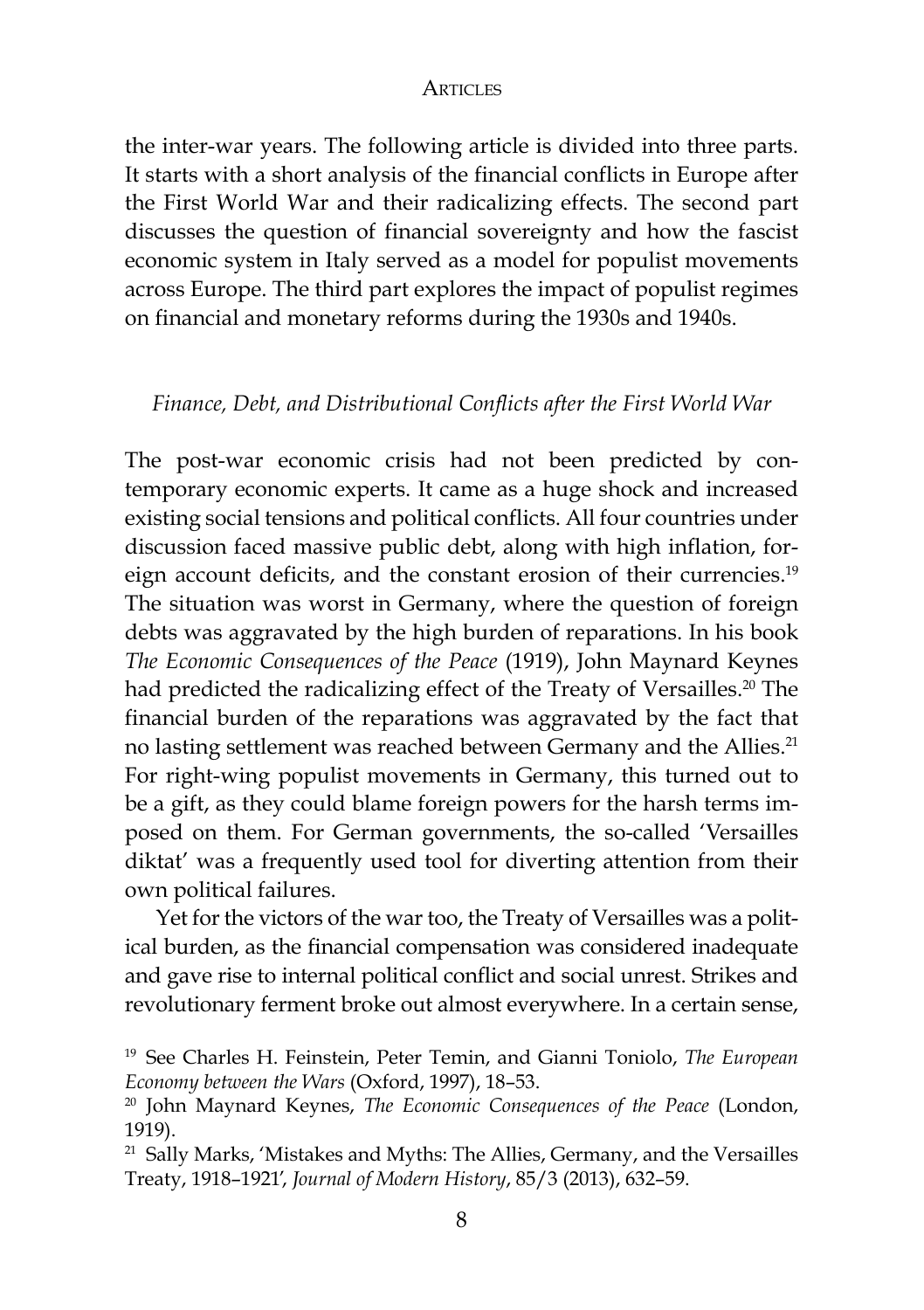the post-war European crisis can be interpreted as a distributional conflict that assumed both national and international dimensions.<sup>22</sup> At its heart, this was a struggle over the question of who should pay for the war, and any solution would inevitably have consequences for how the costs were shared among the population. For governments, inflation was a popular instrument for reducing debt, but it had significant redistributional effects. At the national level, the fierce international conflicts over reparations were bound up with accusations that certain social groups had profited from the war while ordinary people had been fighting in the trenches. Condemnation of wartime profiteers affected all countries, though it was particularly severe in Germany and led to a new wave of antisemitic campaigns.<sup>23</sup>

In all four countries, the post-war economic and social crisis led to a perception of decline, while exposure to external forces seemed to reduce the political autonomy of national governments. Shrinking competitiveness, declining exports, and negative balances of payments created a sense of crisis and external dependency. This was a particularly bitter experience for Britain and France, where falling exports were accompanied by a relative decline of their financial centres.<sup>24</sup> The French banking sector had already been fading in importance for some time, but this trend was now becoming more apparent. In Britain, the decline was critical as London's position as a global financial hub had largely depended on trade finance, which collapsed with the outbreak of the war. Anti-colonial movements were also challenging Britain's position in the international system. Although financial activities in the City of London gradually recovered during the 1920s, they never returned to previous levels. Many international banks closed their London branches during the war and did not return afterwards.

<sup>22</sup> Charles S. Maier, 'Die deutsche Inflation als Verteilungskonflikt: Soziale Ursachen und Auswirkungen im internationalen Vergleich', in Otto Busch and Gerald Feldman (eds.), *Historische Prozesse der deutschen Inflation 1914 bis 1924* (Berlin, 1978), 329–42.

<sup>&</sup>lt;sup>23</sup> Martin H. Geyer, 'Contested Narratives of the Weimar Republic: The Case of the "Kutisker–Barmat Scandal"', in Kathleen Canning, Kerstin Barndt, and Kristin McGuire (eds.), *Weimar Publics—Weimar Subjects: Rethinking the Weimar Republic* (New York, 2010), 211–35.<br><sup>24</sup> See Youssef Cassis and Eric Bussière (eds.), *London and Paris as International* 

*Financial Centres in the Twentieth Century* (Oxford, 2005).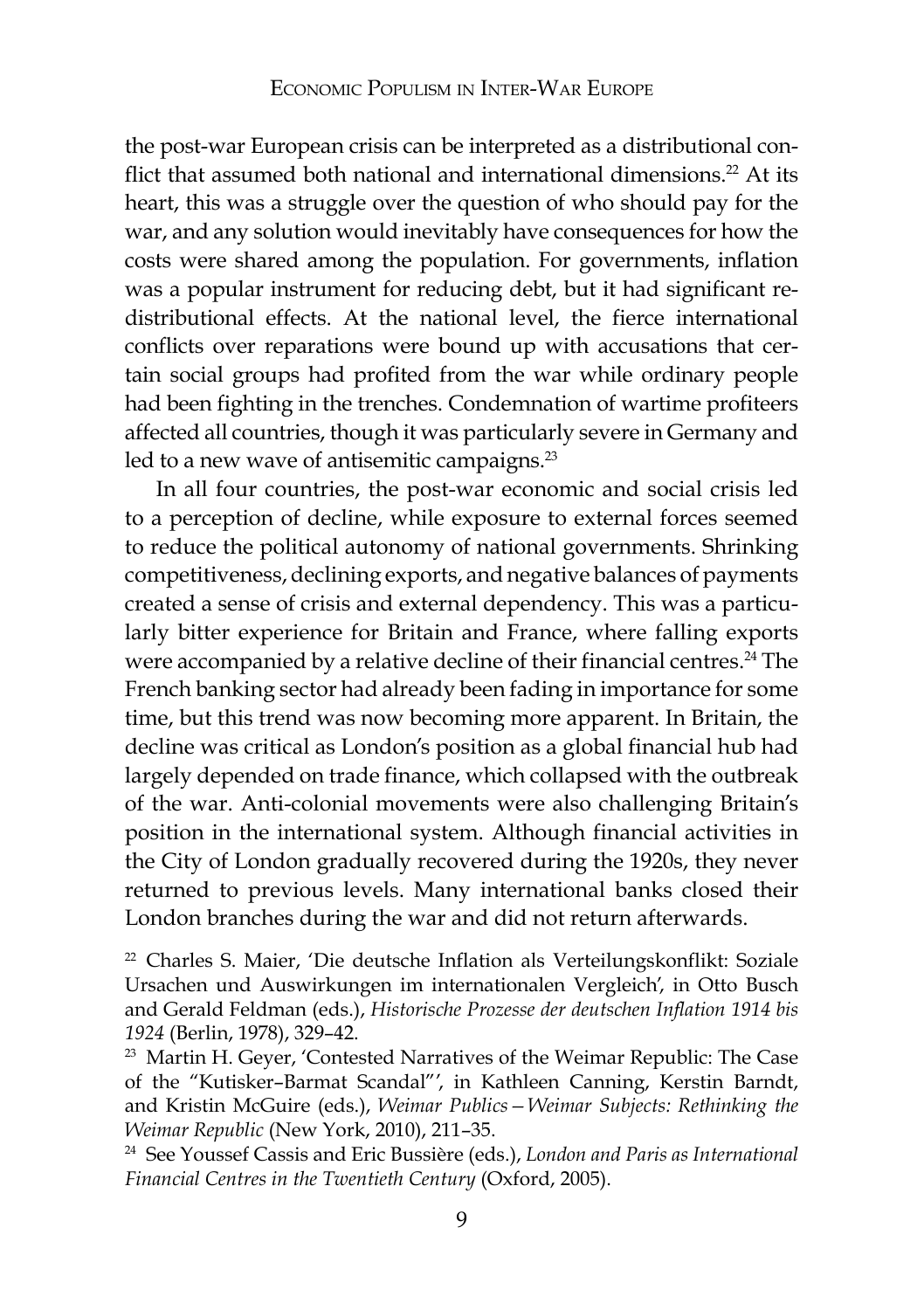In Italy, the post-war crisis was even worse. In 1918 Italy had one of the highest inflation rates in Europe, a soaring public debt, and stagnating wages, which led to major social unrest.25 In 1921 a severe crisis unfolded in the Italian banking sector when the Banca Italiana di Sconto—one of the country's most important industrial banks—became insolvent, triggering a major default of the Italian financial system. The bankruptcy had huge political effects as the Banca Italiana di Sconto had been heavily involved in war finance and had close ties to high political circles, as well as to the armaments company Ansaldo.<sup>26</sup> The bank was accused of lining its pockets during the war while hundreds of thousands of Italians starved to death or were hunkered down in trenches for the fatherland. Moreover, the bank's insolvency now threatened to wipe out the savings of millions of Italians. Managers and political leaders were accused of share price manipulation and delayed filing of bankruptcy. The episode played into the hands of Mussolini, as the Italian public grew convinced that the old liberal elite surrounding Prime Minister Francesco Nitti had failed politically and was mired in corruption.

Financial conflicts also shaped international diplomacy after the First World War. Here once again, the question of how to re-establish the international order was highly controversial. On the one hand, it was apparent that the informal system of co-operation that had dominated international finance before 1914 could not be restored. On the other, the new institutions around the League of Nations were too weak to create a new and powerful system of global financial governance. While scholars such as Patricia Clavin have revisited the role of the League of Nations, from the contemporary perspective at least the League's limitations cannot be ignored.<sup>27</sup> Hardly any of the recommendations made by the League's Economic and Financial Organization (founded in 1920) had the desired effects. One example

<sup>25</sup> Sabrina Leo, 'Il sistema finanziario della prima guerra mondiale tra debiti di guerra e riparazioni', *Eunomia: Rivista semestrale di Storia e Politica Internazionali*, 4/2 (2015), 77–100.

<sup>26</sup> Anna Maria Falchero, *La Banca italiana di sconto, 1914–1921: Sette anni di guerra* (Milan, 1990).

<sup>27</sup> Patricia Clavin, *Securing the World Economy: The Reinvention of the League of Nations, 1920–1946* (Oxford, 2013).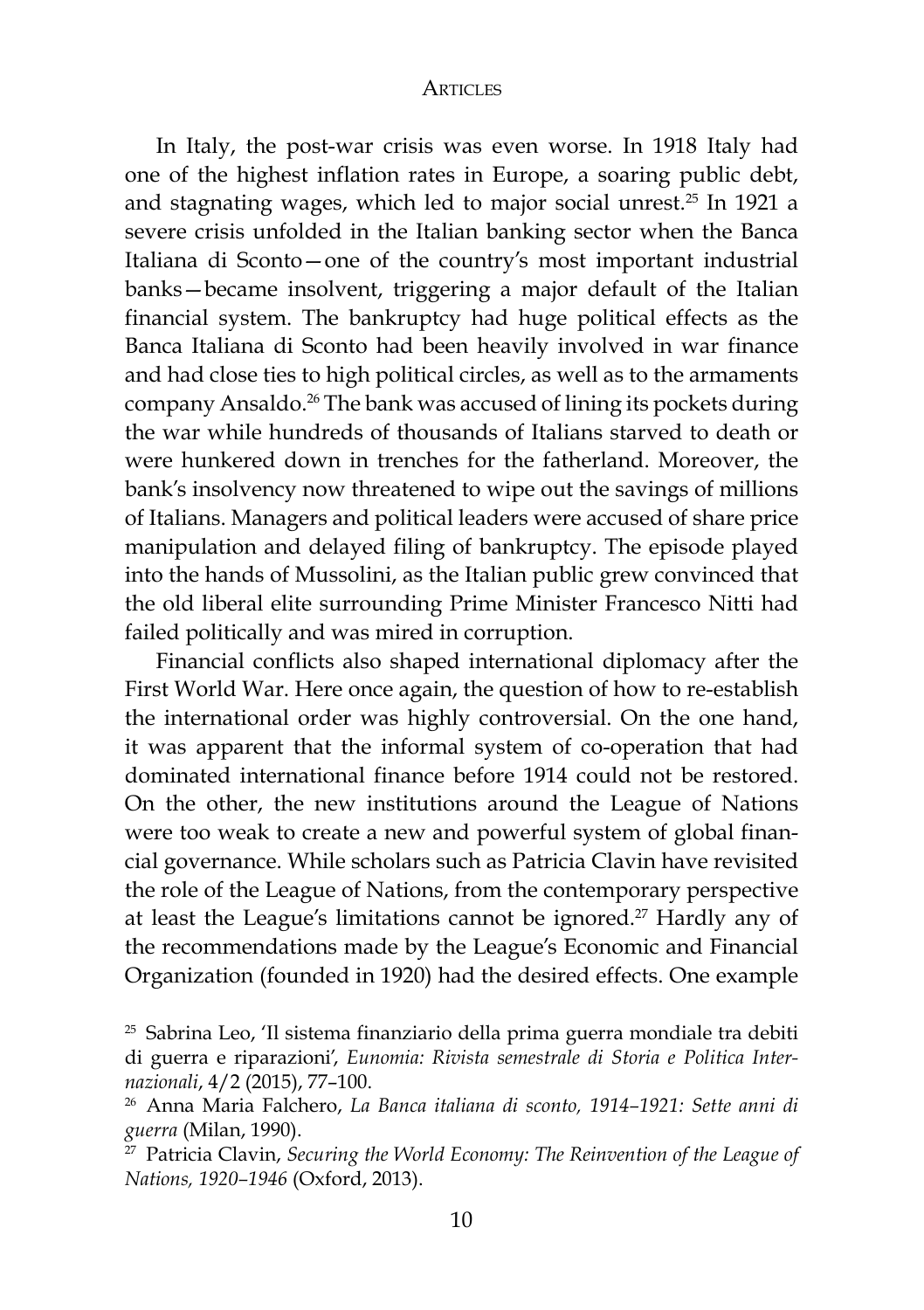was a commission established in 1920 under the leadership of the Dutch banker ter Meulen, which sought to introduce an international credit scheme as a new basis for trade finance. In the UK in particular there were high expectations for the scheme, which led to all the more disappointment when it failed.<sup>28</sup>

One of the paradoxical effects of this initiative was that international collaboration increased on the level of informal networks. Private actors, and especially bankers, played a key part in this. Bank directors had already expanded the scope of their public engagement during the war, when they acted as financial experts and managers of the wartime economy in many countries. A few, such as Karl Helfferich, a director of Deutsche Bank, were even appointed to political office. After 1918, bankers represented their governments in the important Financial Commission of the Versailles Treaty negotiations, such as Carl Melchior on the German side; Melchior also became the German government's key adviser in subsequent reparation negotiations.29 In 1926 he was appointed as the German representative to the League of Nations Financial Committee, and from 1931 he served as a board member of the Bank for International Settlements in Basel. Another example was Carl Bergmann, a former director of Deutsche Bank, who became the German representative to the Versailles Reparations Commission and head of the War Burdens Commission.<sup>30</sup> International financial experts gained considerable importance in the reparation settlements. For instance, the Dawes Committee included many high-profile figures of finance, such as Émile Francqui, a prominent Belgian banker; Josiah Stamp, a director at the Bank of England; and Jean Parmentier, the French inspector general of finance.31 Their expertise allowed them to become important

<sup>28</sup> Jamieson G. Myles, 'Steering the Wheels of Commerce: State and Enterprise in International Trade Finance, 1914–1929' (Ph.D. thesis, University of Geneva, 2021), 101–41.

<sup>31</sup> Robert Yee, 'Reparations Revisited: The Role of Economic Advisers in Reforming German Central Banking and Public Finance', *Financial History Review*, 27/1 (2020), 45–72.

<sup>&</sup>lt;sup>29</sup> Melchior continued to have close relations with Keynes. See John Maynard Keynes, *Two Memoirs: Dr. Melchior, A Defeated Enemy, and My Early Beliefs*  (London, 1949).

<sup>30</sup> Werner Plumpe, Alexander Nützenadel, and Catherine Schenk, *Deutsche Bank: The Global Hausbank 1870–2020* (London, 2020), 262–3.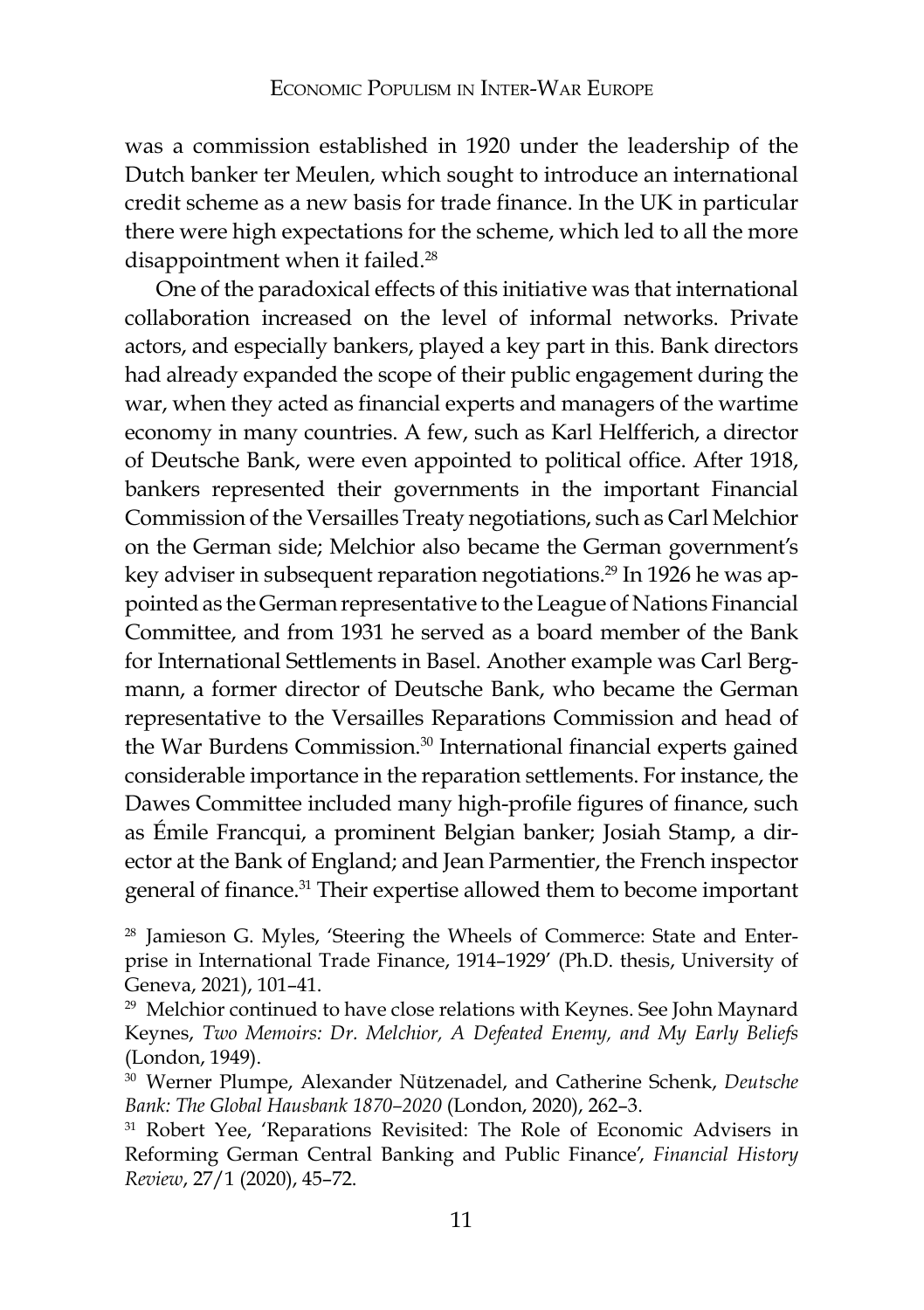advisers of national governments, but even more important were their international networks, which allowed communication when official diplomatic channels were blocked. For a politically isolated country like Germany, these international contacts were an indispensable asset. Yet these activities also fuelled popular distrust of the international financial establishment, which was portrayed as a small wealthy elite pursuing its own agenda instead of common national interests.

To many observers, it seemed as if financial actors were growing more and more powerful. Not only did bankers play an important public role, but banks too seemed to gain more market power as a consequence of concentration through various mergers and acquisitions during and after the war.<sup>32</sup> Many commercial banks were transformed into vast financial conglomerates. Concentration was a response to shrinking profitability, a problem that had become particularly acute during the era of inflation. Nevertheless, the overall impression was that banks were gaining increasing influence in all spheres of the economy. This was exacerbated by the fact that large commercial banks, especially in Germany and Italy, but also in France, were acquiring substantial industrial holdings.

At the same time, the international exposure of banks increased due to high balance of payment deficits and a rise in international lending in the private sector. The bulk of international credit was short-term, which made financial markets more volatile.<sup>33</sup> While this stimulated the economic recovery of the Golden Twenties, it also increased exposure to international financial investors. On the eve of the Great Depression, 40 per cent of the funds held by German banks were foreign, most of them short-term loans. Moreover, before the reestablishment of the gold standard in the mid 1920s, arbitrage and speculation on currency markets were highly attractive.<sup>34</sup>

<sup>32</sup> Manfred Pohl, *Konzentration im deutschen Bankwesen (1948–1980*) (Frankfurt am Main, 1982), 285–357; Eugene Nelson White, 'The Merger Movement in Banking, 1919–1933', *Journal of Economic History*, 45/2 (1985), 285–91.

<sup>33</sup> Olivier Accominotti and Barry Eichengreen, 'The Mother of All Sudden Stops: Capital Flows and Reversals in Europe, 1919–1932', *Economic History Review*, 69/2 (2016), 469–92.

<sup>34</sup> Charles H. Feinstein and Katherine Watson, 'Private International Capital Flows in Europe in the Inter-War Period', in Charles H. Feinstein (ed.), *Banking, Currency, and Finance in Europe between the Wars* (Oxford, 1995), 94–130.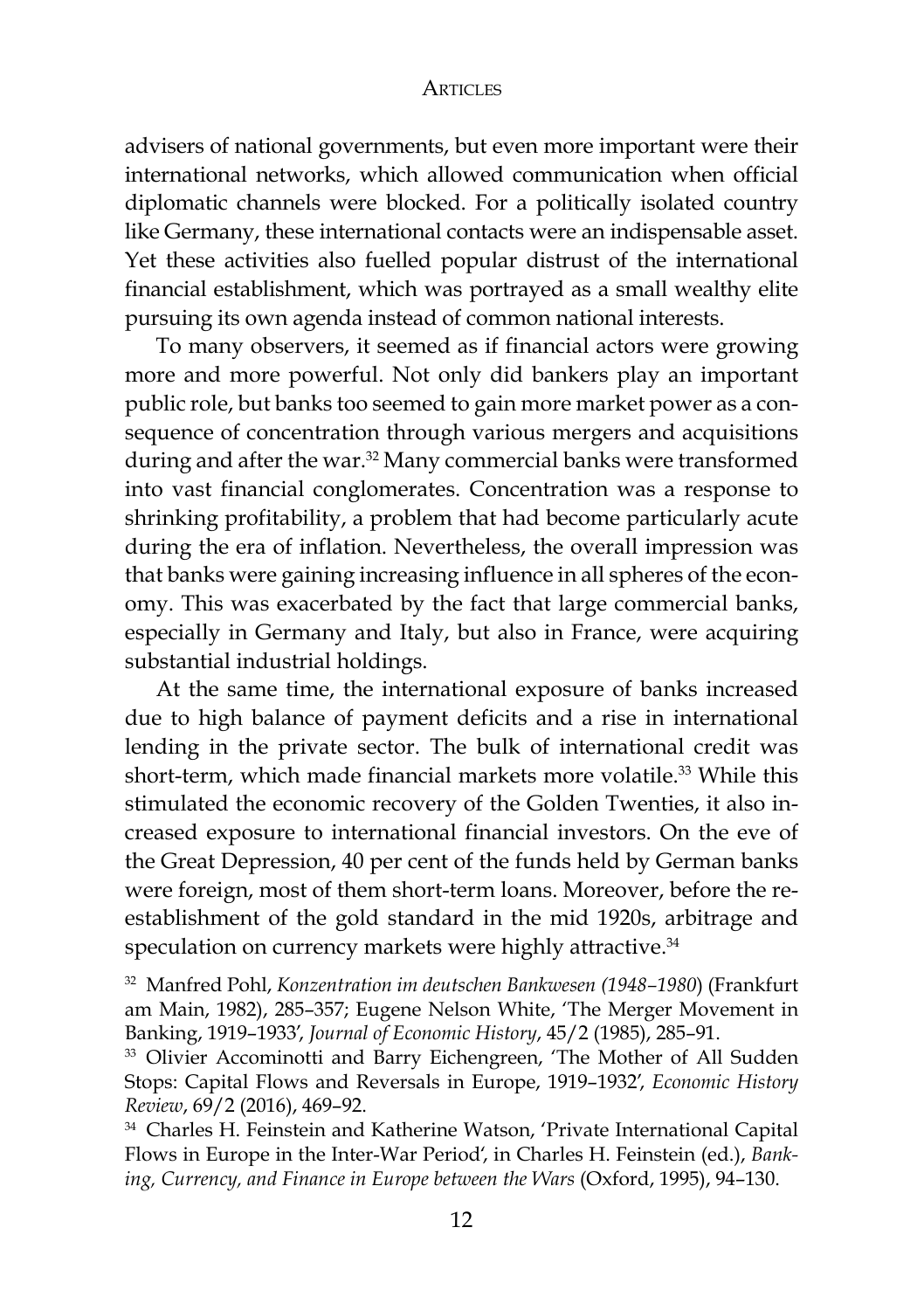To conclude, the inter-war period did not mark the end of financial globalization. On the contrary, it saw an increase in global capital mobility and financial intermediation through banks and other financial actors.

## *In Quest of Financial Sovereignty: The Fascist Model*

As global finance soared, demands for monetary and financial sovereignty gained in importance. In all European countries, the return to gold currency was seen as an essential step in this direction. Before 1914, the gold standard had been an instrument to facilitate international trade and finance, but now it became a project of national autonomy and financial independence.35

These populist demands were loudest in fascist Italy. In the summer of 1925 Mussolini launched the 'Battle for Grain' as a large populist campaign to make Italy independent of foreign imports.36 The goal was to stimulate domestic wheat production by introducing high tariff walls, thus removing the country's dependency on imports. The autarky campaign was not designed solely to prepare for a possible future war, but also to reduce Italy's negative balance of payments. Ironically, the return to the gold standard required huge injections of external capital primarily from loans provided by US banks, combined with a programme of deflation through wage cuts and price controls.37 Mussolini announced his new programme in a belligerent speech on 18 August 1926:

<sup>35</sup> Barry Eichengreen, *Golden Fetters: The Gold Standard and the Great Depression, 1919–1939* (Oxford, 1992).

<sup>36</sup> Alexander Nützenadel, 'Dictating Food: Autarchy, Food Provision, and Consumer Politics in Fascist Italy, 1922–1943', in Flemming Just and Frank Trentmann (eds.), *Food and Conflict in Europe in the Age of the Two World Wars* (Basingstoke, 2006), 88–108.

<sup>37</sup> Roland Sarti, 'Mussolini and the Italian Industrial Leadership in the Battle of the Lira 1925–1927', *Past & Present*, 47 (1970), 97–112; Michael Behnen, 'Dollars für Mussolini: Amerikanischer Corporate Liberalism und Faschismus 1922–1933', in Jörg Nagler (ed.), *Nationale und internationale Perspektiven amerikanischer Geschichte: Festschrift für Peter Schäfer zum 70. Geburtstag* (Frankfurt am Main, 2002), 135–55.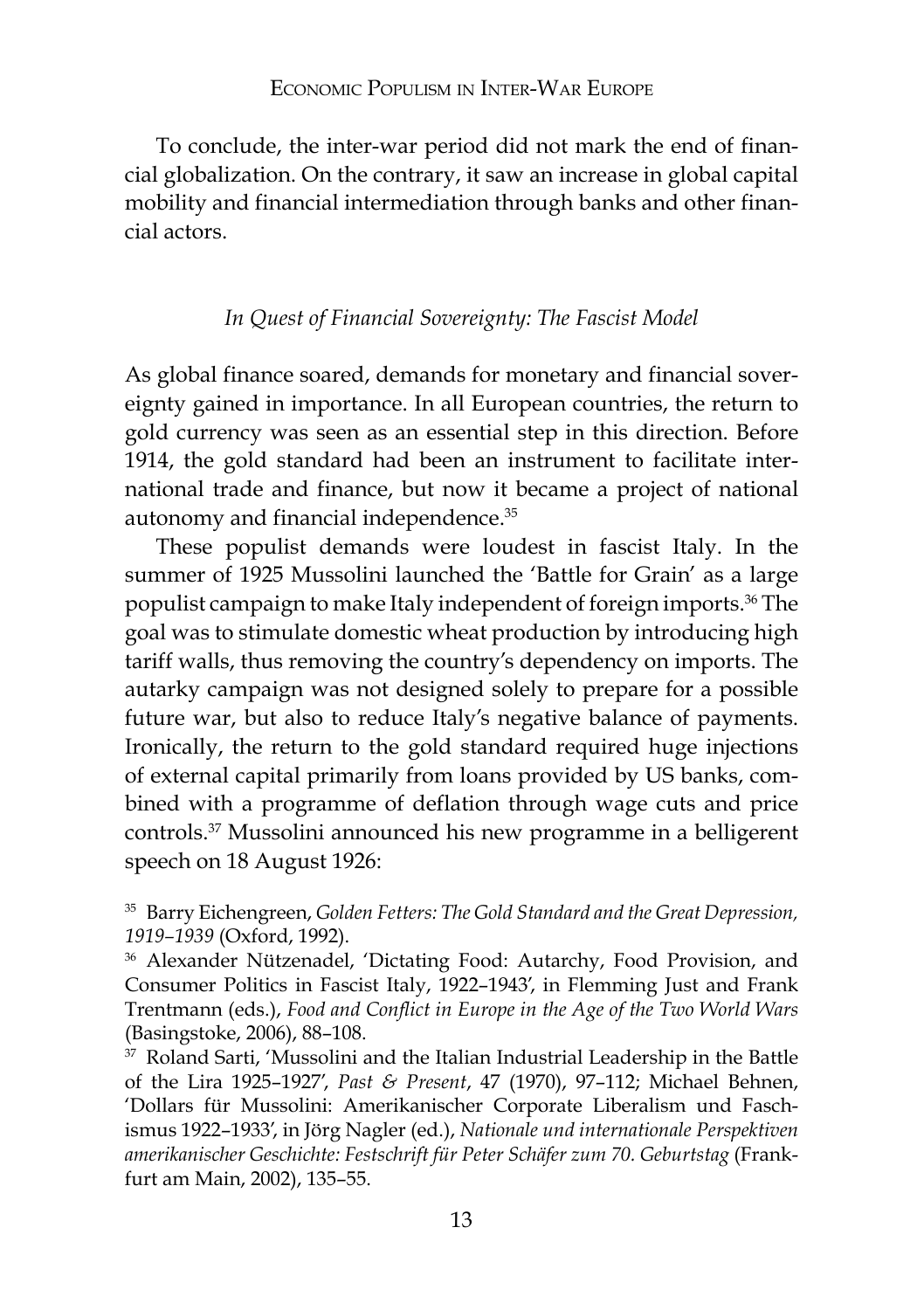I will never inflict on this wonderful people of Italy, who have worked like heroes and suffered like saints for four years, the moral shame and economic catastrophe of the failure of the lira. The fascist regime will resist with all its power the attempts by hostile financial powers to bleed it dry, and is determined to crush them when they are detected within. The fascist regime is prepared . . . to make all the necessary sacrifices. But our lira, which represents the symbol of the nation, the sign of our wealth, the fruit of our work, our efforts, our sacrifices, our tears, our blood, must be defended and will be defended. When I go out among the people, the people who really work, I feel that by speaking like this I perfectly interpret their feelings, their aspirations, and their will.<sup>38</sup>

The return to the gold standard was coupled with extensive regulation of the private banking sector. As early as 1925, the fascist government passed a law placing the stock market under its control. The Banca d'Italia was nationalized in 1926 and granted a monopoly on issuing banknotes. In the same year, the private commercial banks were placed under the supervision of the Banca d'Italia and a minimum reserve requirement was imposed. The regime also introduced insurance to protect bank deposits. The following years saw further regulations. In 1931 the industrial holdings of the major commercial banks were split off into a state-run holding company. The large commercial banks were nationalized, and a further strengthening of the Banca d'Italia as a note-issuing and supervisory institution followed in 1936.39

Italy's return to the gold standard and the financial reforms that its government embarked upon in 1926 met with widespread approval abroad. Mussolini was praised for his vigorous approach not only in right-wing, nationalist circles, but also by many liberals and conservatives. In France, Italy's programme of currency nationalism seemed

<sup>38</sup> Benito Mussolini, *Opera omnia di Benito Mussolini*, ed. Edoardo Susmel and Duilio Susmel, 44 vols. (Florence and Rome, 1951–80), xxii. 197 (translation my own).

<sup>39</sup> Alfredo Gigliobianco, Claire Giordano, and Gianni Toniolo, 'Innovation and Regulation in the Wake of Financial Crises in Italy (1880s–1930s)', in Alfredo Gigliobianco and Gianni Toniolo (eds.), *Financial Market Regulation in the Wake of Financial Crises: The Historical Experience* (Rome, 2009), 45–74.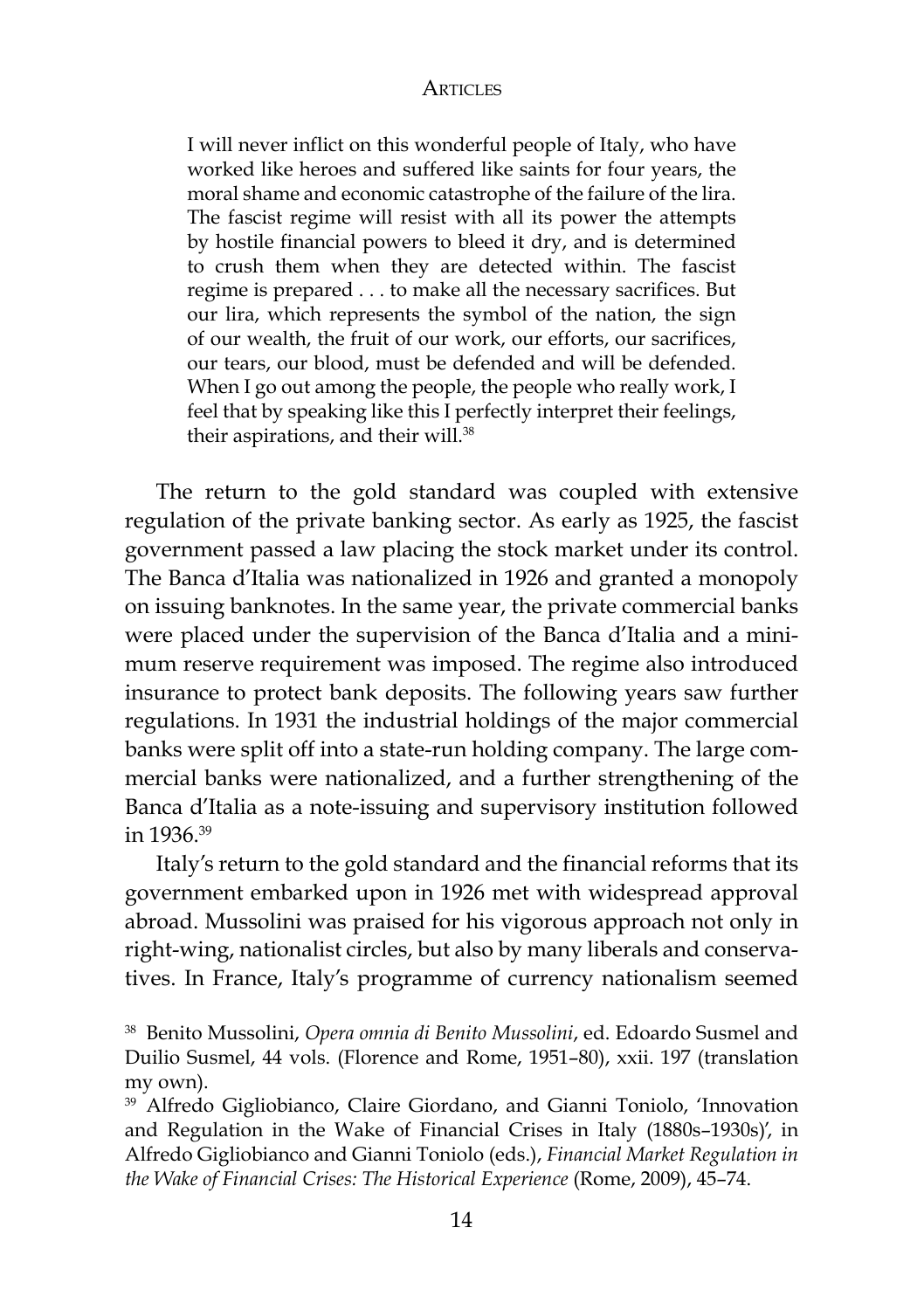to strengthen the conservative government under Raymond Poincaré in its own attempts to return to the gold standard. For Poincaré, invoking the threat of currency depreciation and capital flight was a strategy to curb the radical forces in his *union nationale* coalition.<sup>40</sup>

Political conflicts about the return to pre-war gold parity also arose in Britain, which experienced a wave of strikes and street protests after 1925. Conservatives such as Winston Churchill praised Mussolini's authoritarian programme of financial and monetary stabilization. Churchill, who had overseen the return to the gold standard as chancellor of the Exchequer, visited Mussolini in early 1927. On this occasion, he celebrated the Duce for his 'struggle against the bestial appetites and passions of Leninism' and applauded his efforts 'to maintain a strict and safer standard of Italian finance<sup>'.41</sup>

Churchill's admiration for Mussolini is well known.42 But Churchill was not alone; in fact, he represented a growing group of admirers of Mussolini among conservative and right-wing politicians in Britain.43 One example was Lord Rothermere, the founder of the *Daily Mail* and owner of a huge newspaper empire with millions of readers. Rothermere was a pioneer of the popular press in Britain, and he used his media outlets for crude populist campaigns which centred on economic conflicts and national rivalries. Rothermere blamed British politicians for ignoring the deep economic crisis and the relative decline of British industries compared to the rest of the world. 'How are we faring in the Economic War which is now upon us?' he asked in an article published in February 1928.44 The answer seemed to be simple: 'Inevitably one turns towards the example of Italy, which has emerged

<sup>40</sup> Kenneth Mouré*, The Gold Standard Illusion: France, the Bank of France, and the International Gold Standard, 1914–1939* (Oxford, 2002), 114.

<sup>41</sup> 'Mr. Churchill on Fascism', *The Times*, 21 Jan. 1927.

<sup>42</sup> See Geoffrey Wheatcroft, *Churchill's Shadow: The Life and Afterlife of Winston Churchill* (New York, 2021).

<sup>43</sup> See Martin Pugh, *'Hurrah for the Blackshirts!' Fascists and Fascism in Britain between the Wars* (London, 2006), 5; Bernhard Dietz, *Neo-Tories: The Revolt of British Conservatives against Democracy and Political Modernity (1929–1939)*, trans. Ian Copestake (London, 2018); Anna Lena Kocks, *Geselligkeit vereinnahmen: Jugend und Freizeit als Agitationsfelder des italienischen und britischen Faschismus* (Darmstadt, 2021), 127–30.

<sup>44</sup> Lord Rothermere, 'Do We Need a Mussolini?', *Sunday Pictorial*, 28 Feb. 1926, 8.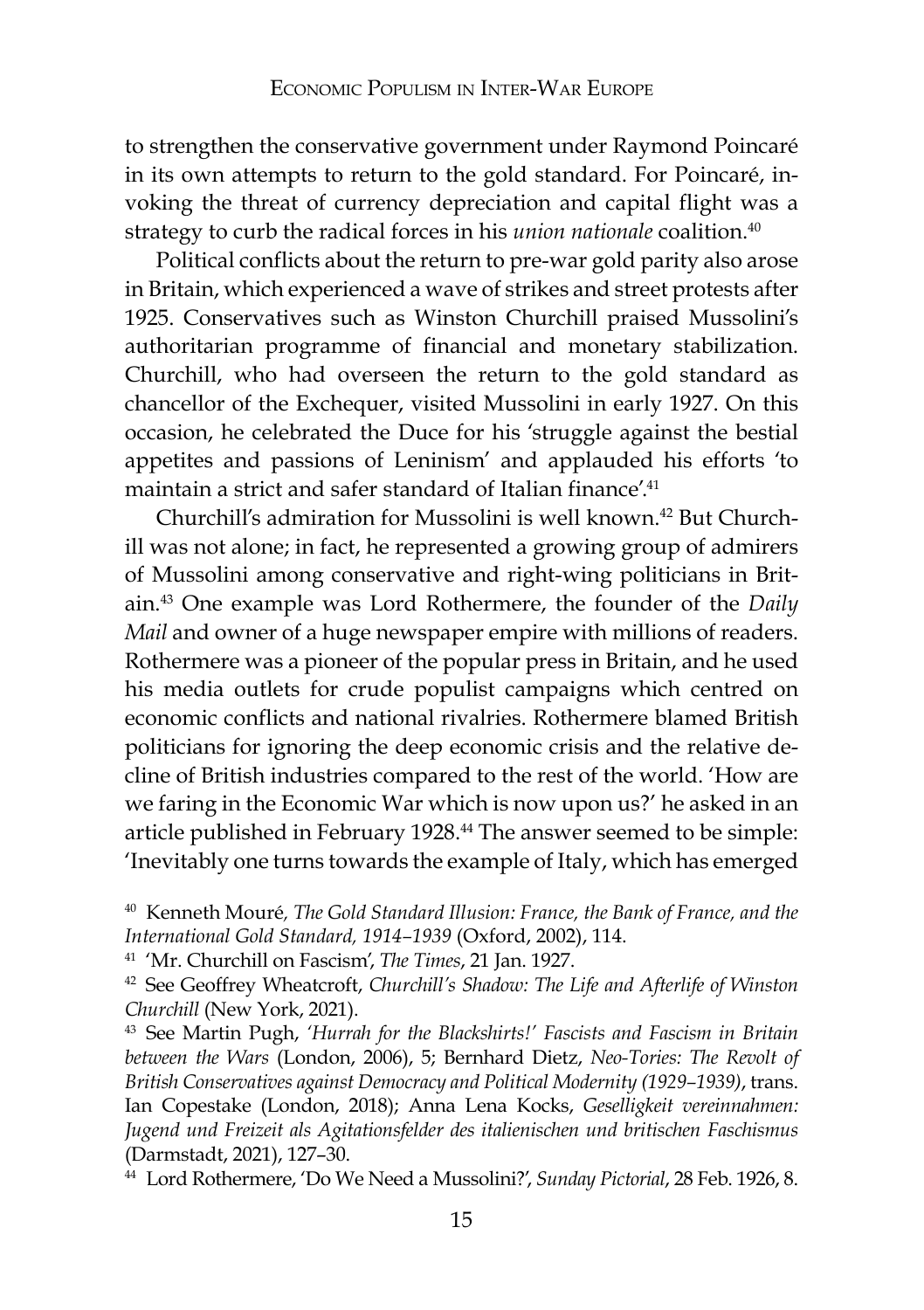from a position of impending ruin and is to-day economically the most progressive nation in Europe—thanks to the genius of one man.' However, Rothermere was sceptical about importing fascism to Britain. Besides the fact that 'no man with the necessary qualities has yet appeared on the political horizon . . . autocratic control vested in one person has always been repugnant to the British people'. As an alternative, Rothermere proposed the institution of a 'Committee of Three' invested with 'plenary powers'. The remit of this triumvirate was to be restricted to economic policy, and their members should have no 'political entanglements'.45 For this office, Rothermere recommended established figures from the corporate world, such as the chairman of Imperial Airways Eric Geddes, or Reginald McKenna from Midland Bank.

Rothermere's proposal was unsuccessful, but it is evidence of a new populist tone that entered the British debate on economic policy. In 1929 Rothermere once again used his media empire to support the Empire Free Trade Crusade founded by Lord Beaverbrook, another newspaper magnate. The initiative aimed to create a trade zone for the British Empire that was to be protected from the rest of the world by a high tariff wall—an idea analogous to the preferential trade zones established by Italy and Germany after the Great Depression.<sup>46</sup>

Such positive responses to authoritarian models of economic organization were not limited to right-wing political figures. Corporatist ideas, for example, attracted considerable attention even in the Labour Party and the Trades Union Congress, as the British left sought inspiration for new concepts of economic planning and industrial modernization.<sup>47</sup> Flirting with Italian fascism did not necessarily mean a wholesale import of the system to Britain. Many moderate Tories, such as the young Harold Macmillan, rejected Mussolini and

<sup>&</sup>lt;sup>45</sup> Ibid. <sup>46</sup> Jerry M. Calton, 'Beaverbrook's Split Imperial Personality: Canada, Britain, and the Empire Free Trade Movement of 1929–1931', *The Historian*, 37/1 (1974), 26–45, at 37; on Lord Rothermere's support for the British Union of Fascists, see Pugh, *'Hurrah for the Blackshirts!'*, 140, 149–50.

<sup>47</sup> L. P. Carpenter, 'Corporatism in Britain 1930–45', *Journal of Contemporary History*, 11/1 (1976), 3–25; Valerio Torreggiani, 'Towards an Orderly Society: Capitalist Planning and Corporatist Ideology in Britain in the Great Slump (1931–1934)', *Journal of European Economic History*, 1 (2016), 67–97.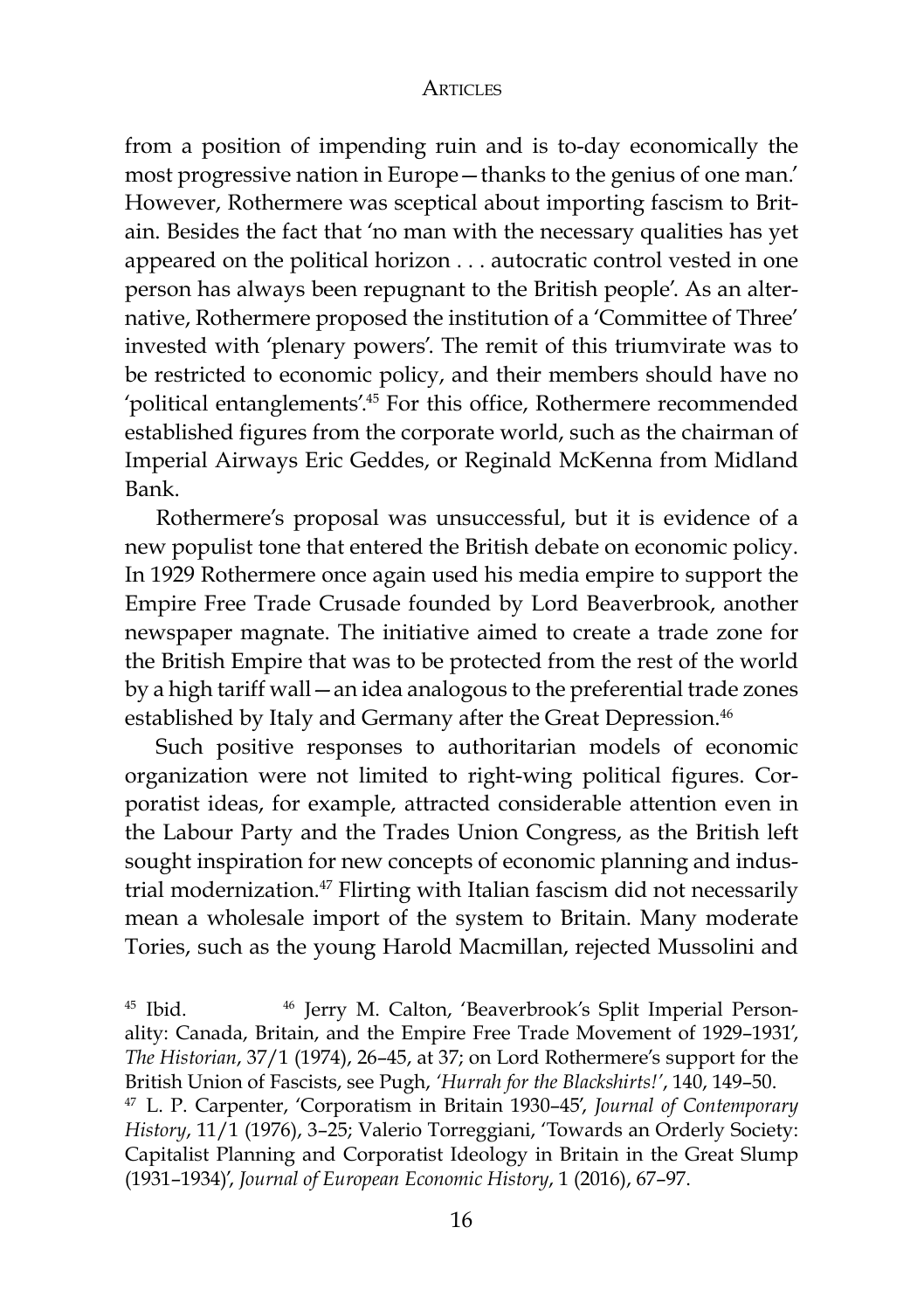his brutal regime while being intrigued by fascist corporatism and economic planning. Macmillan worked and published constantly on corporatist themes, starting with his book on *Industry and the State* (1927).48 Other prominent admirers included Basil Blackett, a director of the Bank of England; Arthur Salter, the former head of the Economic and Financial Organization of the League of Nations; and Lord Melchett, the chairman of Imperial Chemical Industries, who proposed a National Industrial Council inspired by fascist economic organizations. All these figures were sceptical that traditional institutions would be able to solve the mounting economic problems and social conflicts. Parliaments were seen as lacking the necessary economic expertise and the will to take decisive action.

A similar interest in fascist Italy existed in almost every European country after the onset of the Great Depression.<sup>49</sup> As in the UK, these discussions were not limited to the various fascist or radical rightwing movements. Moreover, fascists outside Italy often sought to set themselves apart and emphasized their ideological originality and political independence. Oswald Mosley, the founder of the British Union of Fascists, argued for corporatist ideas and increased state control over the economy in his 1932 manifesto *The Greater Britain*. But instead of deferring to Mussolini, he claimed these economic ideas as his own: 'We seek to organise the Modern Movement in this country by British methods in a form which is suitable to and characteristic of Great Britain. We are essentially a national movement, and if our policy could be summarised in two words, they would be "Britain First"'.50 Similarly, in inter-war Germany, the rising Nazi movement displayed an ambivalent attitude towards Italian fascism by insisting on the originality of its own economic programme. Even though

<sup>48</sup> Valerio Torreggiani, 'The Making of Harold Macmillan's Third Way in Interwar Britain (1924–1935)', in Alessandro Salvador and Anders Kjøstvedt (eds.), *New Political Ideas in the Aftermath of the Great War* (Cham, 2017), 67–85. 49 António Costa Pinto, 'Fascism, Corporatism and the Crafting of Authoritarian Institutions in Inter-War European Dictatorships', in id. and Aristotle Kallis (eds.), *Rethinking Fascism and Dictatorship in Europe* (Basingstoke, 2014), 87–117.

<sup>50</sup> Oswald Mosley, *The Greater Britain* (London, 1932), 19; see also Gary Love, '"What's the Big Idea?" Oswald Mosley, the British Union of Fascists and Generic Fascism', *Journal of Contemporary History*, 42/3 (2007), 447–68.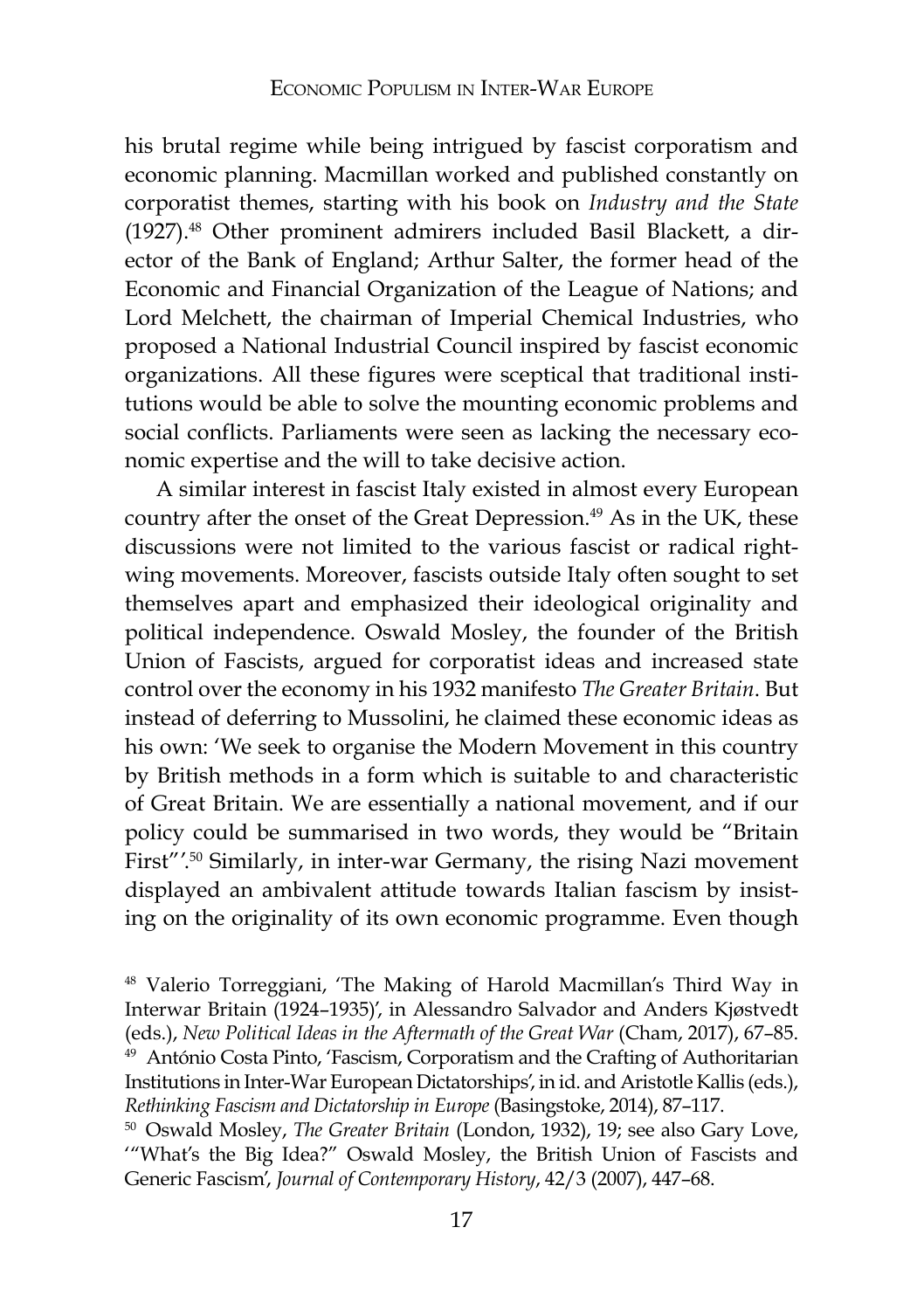many Nazis considered the Duce to be a natural ally, ideological and political rivalries remained considerable even after 1933.51

However, in Germany too, interest in Italian fascism increased noticeably during the Great Depression. One of the most active advocates of the Italian dictatorship was Erwin von Beckerath, an eminent professor of economics at the University of Cologne. Beckerath wrote several books on Italian fascism, organized lectures and conferences with German and Italian scholars, and finally founded a department of corporatist studies at the Petrarca Institute in Cologne in November 1933. Beckerath's sympathy for Mussolini was driven by the expectation that National Socialism would eventually drop its revolutionary economic programme and follow the more moderate path of Italian fascism.52

In German banking, interest in Italy was strongly motivated by concerns about the consequences for private ownership of a possible Hitler government. A cause for concern were radical Nazi party representatives such as Gottfried Feder, who demanded the end of 'interest slavery' to the large commercial banks. Feder claimed that the nationalization of the banks in the summer of 1931 should not be limited to a period of crisis, but made permanent.<sup>53</sup> For Feder and other Nazi ideologists, the savings and co-operative banks represented the genuine and healthy German tradition of banking, while the large commercial banks stood for 'internationalist' and Jewish influences on finance. In the wake of the banking crisis, antisemitic campaigns targeted large commercial banks, blaming the crash on the over-representation of Jewish managers and their allegedly

<sup>51</sup> See Goeschel, *Mussolini and Hitler*.

<sup>52</sup> Wolfgang Schieder, 'Das italienische Experiment: Der Faschismus als Vorbild in der Krise der Weimarer Republik', *Historische Zeitschrift*, 262/1 (1996), 73–125; id., 'Faschismus für Deutschland: Erwin von Beckerath und das Italien Mussolinis', in Christian Jansen, Lutz Niethammer, and Bernd Weisbrod (eds.), *Von der Aufgabe der Freiheit: Politische Verantwortung und bürgerliche Gesellschaft im 19. und 20. Jahrhundert. Festschrift für Hans Mommsen zum 5. November 1995* (Berlin, 1995), 267–83.

<sup>53</sup> Addresses by Wilhelm Keppler and Gottfried Feder at the meeting of the Investigation Committee on 6 September 1933 in Deutsches Reich: Untersuchungsauschuss für das Bankwesen 1933, *Untersuchung des Bankwesens 1933*, 2 vols. (Berlin, 1933–4), vol. i. pt. i. 12–19.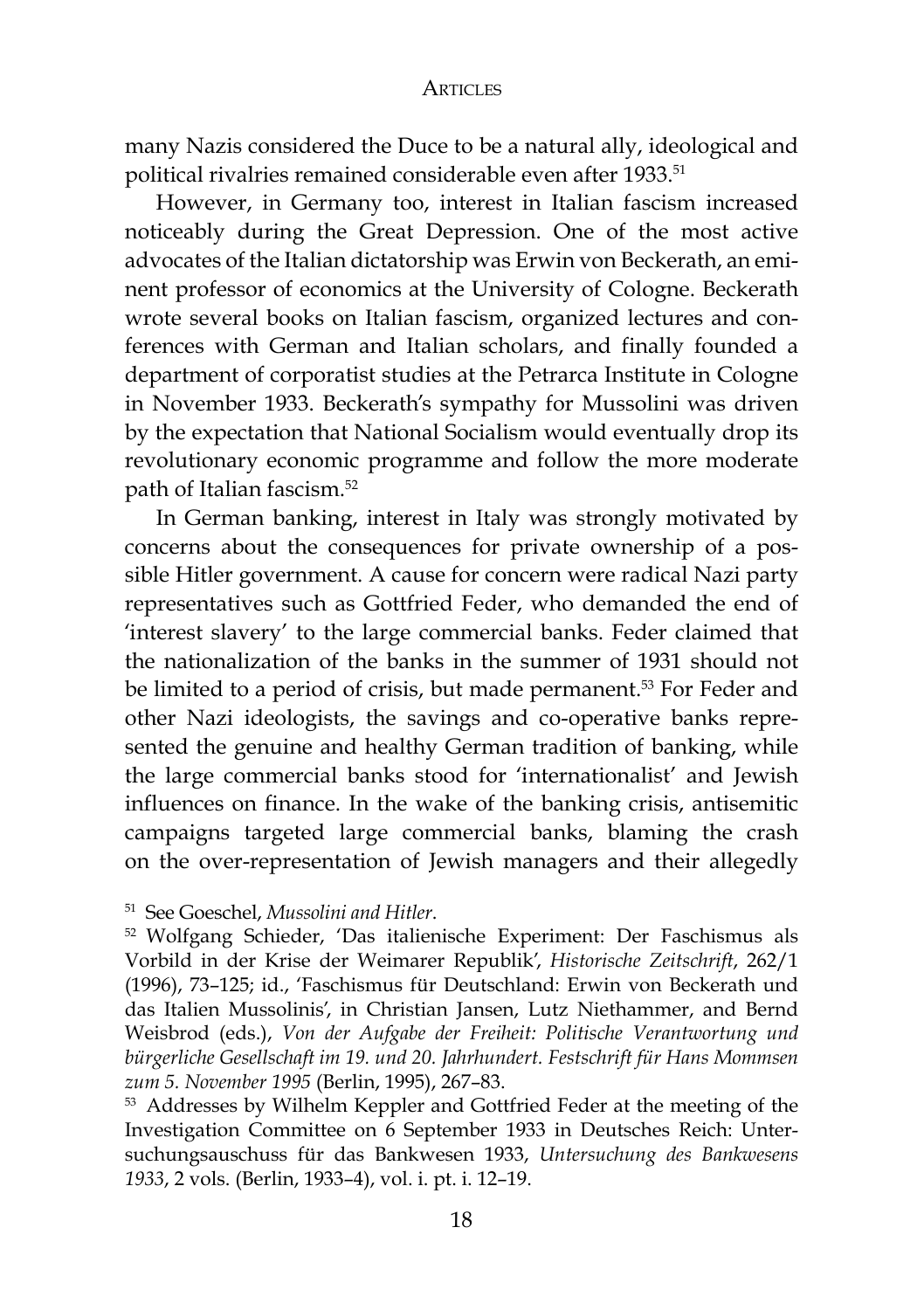cosmopolitan ideas. Economic antisemitism had a long tradition in Germany, but after the failure of the Danat under the leadership of Jakob Goldschmidt in 1931, Nazi propaganda was successful in linking antisemitism to financial speculation and mismanagement.<sup>54</sup> This propaganda seemed all the more plausible as Goldschmidt stood accused not only of risky investments and lax credit practices, but also of accounting fraud. Similarly, the largest German bank, the Deutsche Bank und Disconto-Gesellschaft, came under public attack after a series of financial scandals and misinvestments. Further outrage was caused by Deutsche Bank's refusal to participate in a banking consortium to rescue the Danat.<sup>55</sup> The fact that the German taxpayer had to foot an enormous bill for bank bailouts while the government cut the wages of civil servants and benefits for jobless workers increased the general feeling that the burden of the crisis was being distributed unequally. This sentiment was fuelled by the Nazi propaganda machine. The huge electoral success of the NSDAP in July 1932 was, as we know from various analyses of national and regional elections, strongly influenced by the banking crisis and its polarizing political and socio-economic effects.56

## *Financial Regulation in Times of Populism*

What impact did populism have on monetary and banking reforms during the 1930s and 1940s? In Germany, although most members of the economic elite underestimated Hitler's radicalism and violence, their prediction that the new regime would sooner or later adopt a more moderate stance in economic policy proved to be right. Hitler called the former president of the Reichsbank, Hjalmar Schacht, back into office. Schacht—who in 1934 also became Reich minister

<sup>54</sup> See Martin H. Geyer, 'What Crisis? Speculation, Corruption, and the State of Emergency during the Great Depression', *Bulletin of the German Historical Institute Washington DC*, 55 (2014), 9–35.

<sup>55</sup> Plumpe, Nützenadel, and Schenk, *Deutsche Bank*, 293–5.

<sup>56</sup> Sebastian Doerr, Stefan Gissler, José-Luis Peydró, et al., 'Financial Crises and Political Radicalization: How Failing Banks Paved Hitler's Path to Power', *BIS Working Papers*, 978 (2021).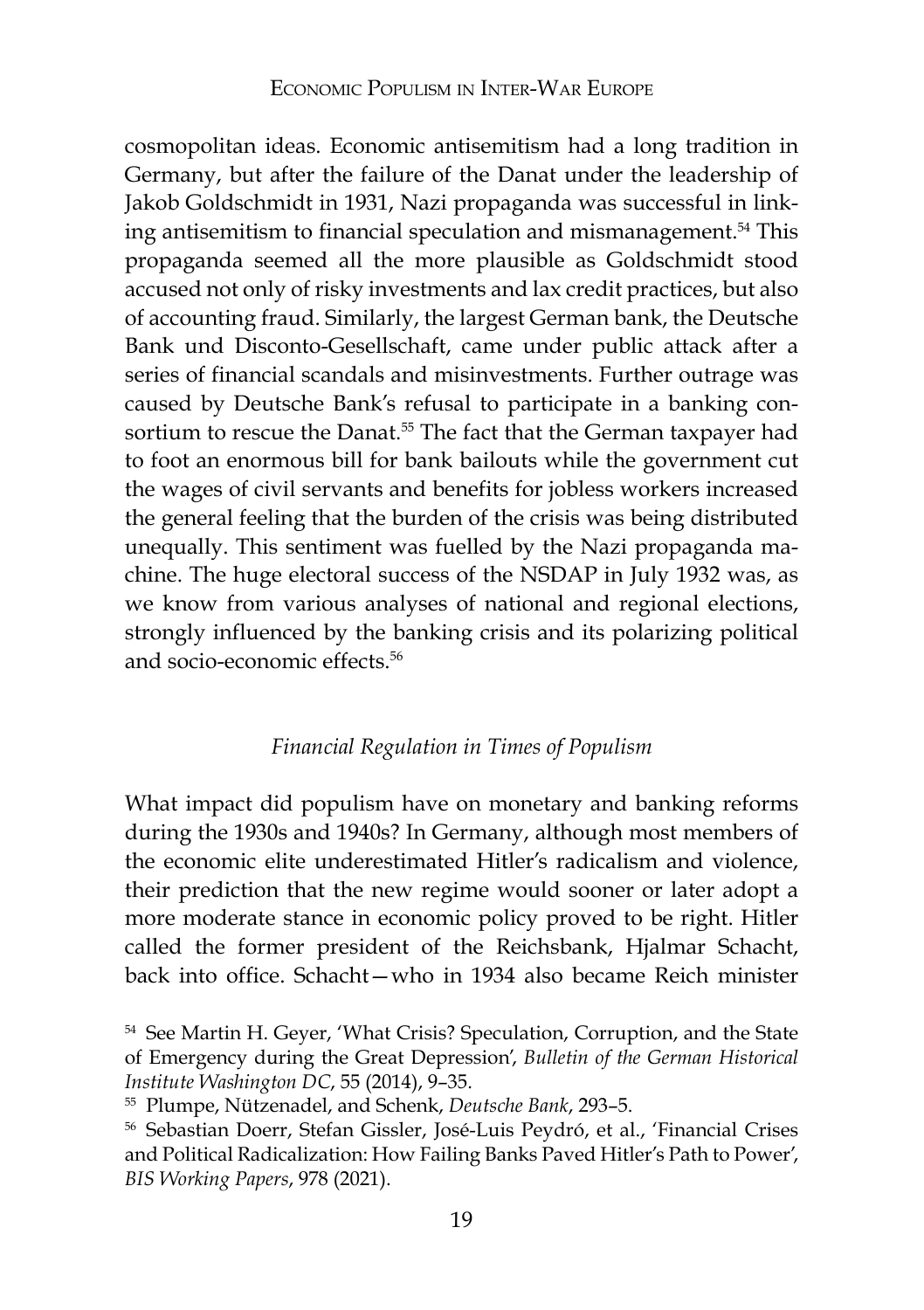of economics—was well-known for opposing the nationalization of commercial banks. Schacht set the tone for the inquiry commission established in summer 1933 to discuss the causes of the banking crisis and the reorganization of the German financial system.<sup>57</sup>

In its final report, the commission partly echoed the nationalist and racist perspectives of the Nazi programme in arguing that German banks were sound, and that their main problems were caused by external forces, including the high reparation costs and the withdrawal of foreign credits. Furthermore, the report endorsed the existing banking system, with its mixture of private commercial houses and public and savings banks. While Jewish bank directors were dismissed and Jewish owners expropriated under Aryanization laws, all banks that had been placed under state ownership after 1931 were reprivatized by 1936.58 Clearly, Schacht and other Nazi leaders shared a belief in the continued existence of a private banking system as an important tool for financing rearmament and organizing the monetary side of warfare.59 At the same time, the Bank Act of 1934 and the Stock Corporation Act of 1937 created a comprehensive legal framework with which to control the entire financial and corporate sector.<sup>60</sup>

Remarkably, there were substantial similarities to the banking reform initiated by the fascist government in Italy in 1926. Liquidity rules and reserve requirements were introduced to enforce the stability of the financial sector. Establishing new banks or subsidiaries required government approval, and competition within the banking sector was suppressed by the introduction of fixed interest rates and provisions. State control was generally intensified, and was exercised by the Reichsbank, the banking commissioner, and a new

<sup>57</sup> Christopher Kopper, *Zwischen Marktwirtschaft und Dirigismus: Bankenpolitik im 'Dritten Reich' 1933–1939* (Bonn, 1995), 86–112.

<sup>58</sup> Dieter Ziegler, 'After the Crisis: Nationalisation and Re-Privatization of the German Great Banks 1931–1937', *Jahrbuch für Wirtschaftsgeschichte*, 52/2 (2011), 55–73.

<sup>59</sup> On Schacht, see Christopher Kopper, *Hjalmar Schacht: Aufstieg und Fall von Hitlers mächtigstem Bankier* (Munich, 2006).

<sup>60</sup> Johannes Bähr, 'Modernes Bankrecht und dirigistische Kapitallenkung: Zur Steuerung der Ebenen im Finanzsektor des "Dritten Reichs"', in Dieter Gosewinkel (ed.), *Wirtschaftskontrolle und Recht in der nationalsozialistischen Diktatur* (Frankfurt am Main, 2005), 199–223.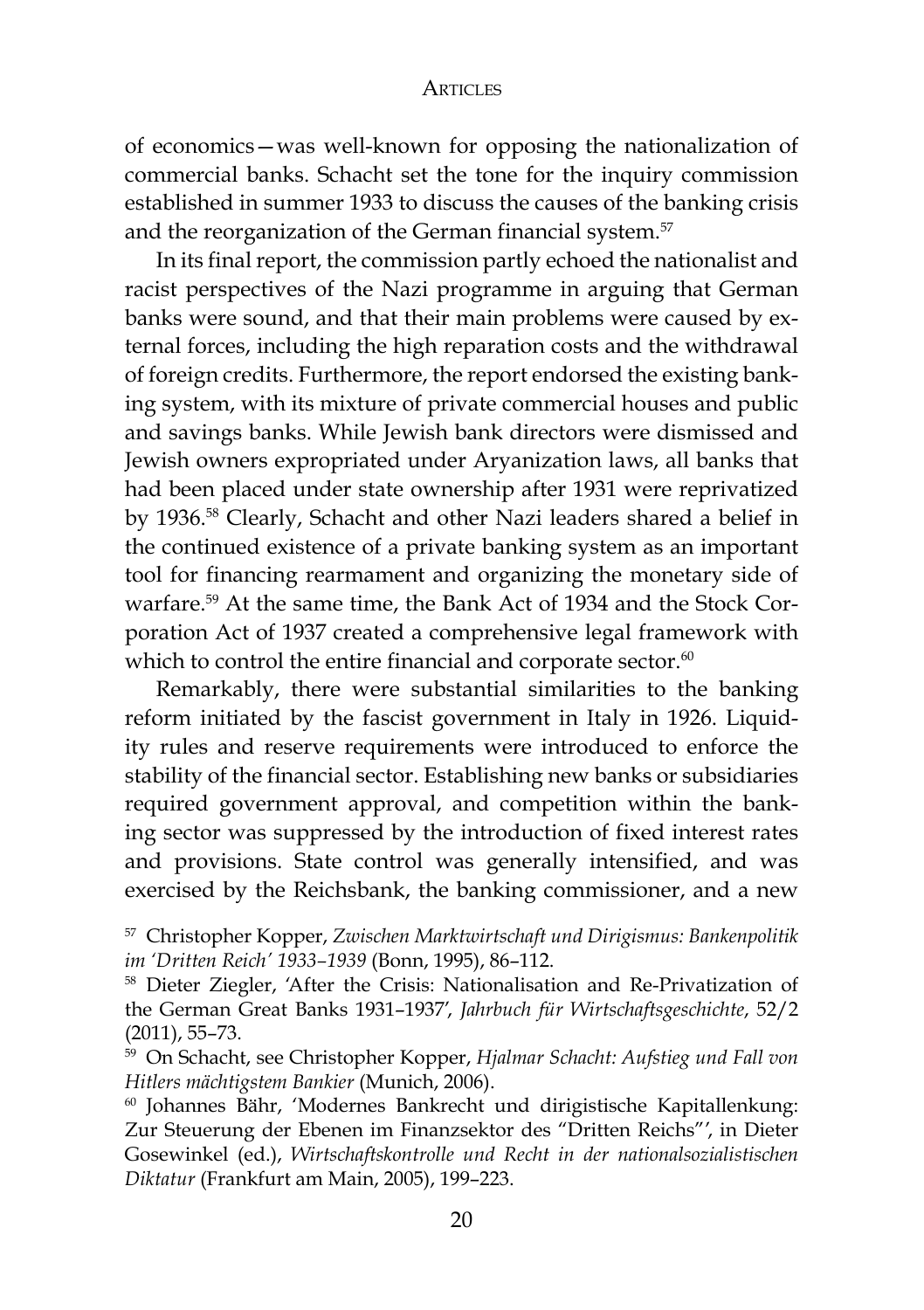control board.<sup>61</sup> All in all, legal regulation of finance in Nazi Germany was based on rigorous state control, but universal banking was not touched—unlike in Italy, where a separation had been introduced between banking and industry, and between short- and long-term credit. Convergence of regulation did not necessarily mean that both countries followed exactly the same path.

Although France and Britain also faced severe economic problems after 1929, the shock waves of the Wall Street crash were less severe than in Germany and Italy. In Britain, where gold parity was abandoned in September 1931, output fell by 6 per cent between 1929 and 1932, while Germany saw a fall of more than 30 per cent during the same period. Britain also experienced almost no bank failures in the inter-war period. Liquidity-to-capital ratios remained stable, and credit banks did not engage in risky credit practices, as they did in Germany.<sup>62</sup> Indeed, most British politicians agreed that the country's economic problems were rooted mainly in the industrial sector and in declining exports rather than in finance. The Macmillan Committee on Finance and Industry, formed in 1929 to inquire into the causes of the depression, criticized the banks not for their general business practices, but only for their lack of engagement in financing industry, while Keynes in particular questioned the Bank of England's reluctance to enforce macroeconomic stabilization. As a consequence of the Macmillan report, a special institution was created to finance medium and small businesses, but inter-war Britain remained almost entirely free of formal banking regulation. It was not until 1946 that the Bank of England was nationalized and moderate supervision of commercial banks was introduced.<sup>63</sup>

The French banking system, unlike Britain's, was geared towards the Italian model. Like Italy, France maintained the gold standard

<sup>61</sup> Theo Balderston, 'German Banking between the Wars: The Crisis of the Credit Banks', *Business History Review*, 65/3 (1991), 554–605, at 588.

<sup>62</sup> H. W. Richardson, 'The Economic Significance of the Depression in Britain', *Journal of Contemporary History*, 4/4 (1969), 3–19; Patrick K. O'Brien, 'Britain's Economy between the Wars: A Survey of a Counter-Revolution in Economic History', *Past & Present*, 115 (1987), 107–30; Steven N. Broadberry, *The British Economy between the Wars: A Macroeconomic Survey* (Oxford, 1986).

<sup>63</sup> Christos Hadjiemmanuil, 'Banking Regulation and the Bank of England: Discretion and Remedies' (Ph.D. thesis, University College London, 1996), 24–5.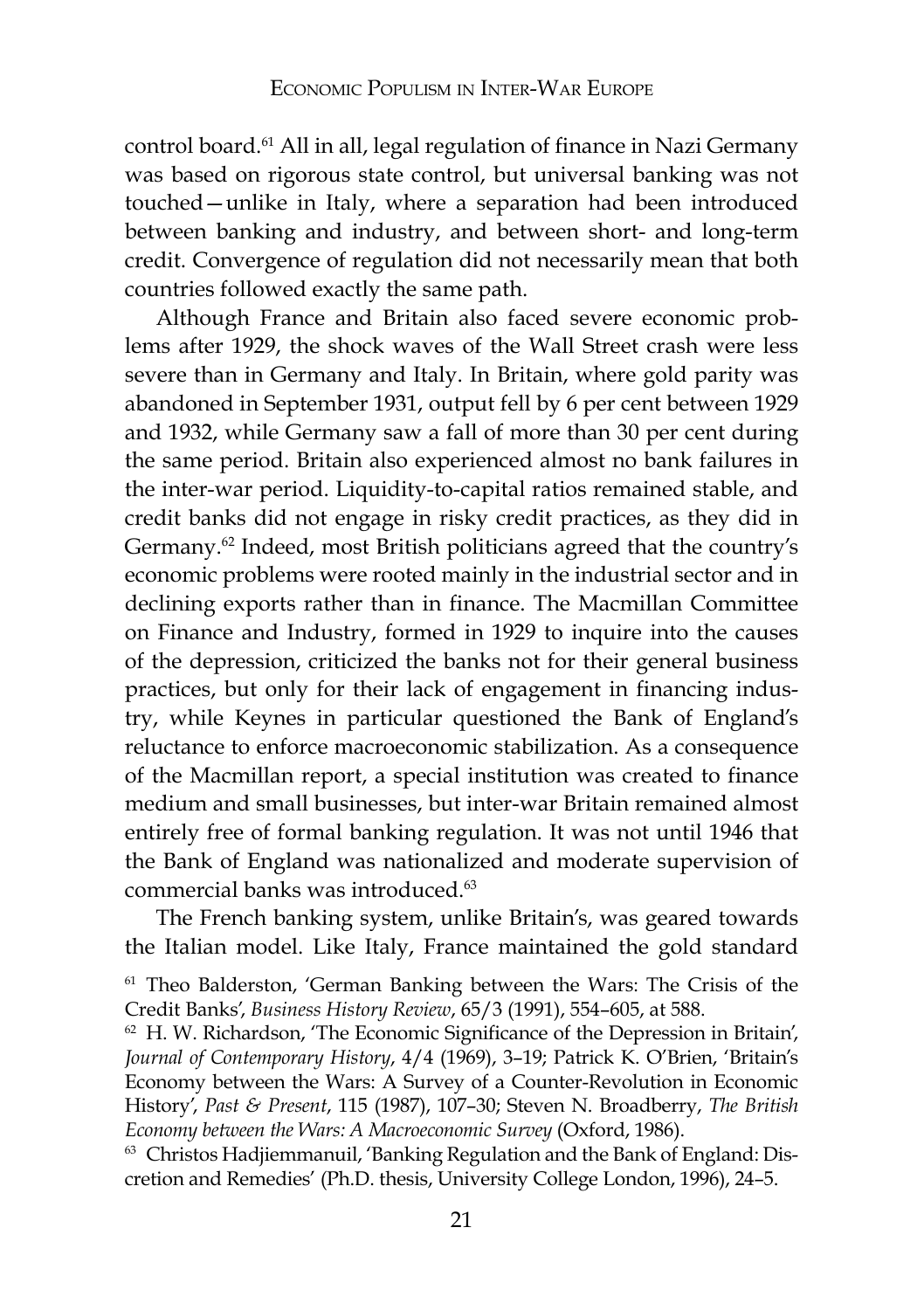until 1936, and the Banque de France pursued a strict course of monetary stability. However, the private banks were less affected by the crisis than those in Germany or Italy. Only small, regional banks went bankrupt, and there were no massive bank panics or withdrawals of foreign credit. More important was a flight to safety from commercial to domestic savings banks.<sup>64</sup> As the Banque de France had accumulated huge gold reserves, no foreign currency crisis occurred like that in Germany. The economic downturn was less severe, even though it lasted longer. The Banque de France and the conservative government were criticized for their monetary orthodoxy and their reluctance to fight the crisis. Populist campaigns were waged both by radical rightwing groups, such as the Croix-de-Feu, and by the radical left, leading to street protests and violent conflicts—especially in the wake of the political scandal around the Jewish financier Alexandre Stavisky, which led to rumours of a right-wing *coup d'* é*tat*. 65 Populist criticism was directed not only at Stavisky and other bankers, but also at the Banque de France, which was still under private ownership, and the ensuing campaigns popularized tropes like that of the *200 familles*—a small elite which allegedly controlled both the private economy and the monetary system, and which strictly opposed devaluation for selfish motives. Economic antisemitism had a long-standing tradition in France, but the enduring economic crisis and internal political polarization triggered a new wave of antisemitic propaganda from the right-wing press, especially after the electoral victory of the leftwing Popular Front in May 1936. In the following years, continuous antisemitic campaigns attacked the new prime minister Léon Blum, a Jewish socialist, along with other politicians and public figures from finance and banking.<sup>66</sup>

<sup>64</sup> Patrice Baubeau, Eric Monet, Angelo Riva, et al., 'Flight-to-Safety and the Credit Crunch: A New History of the Banking Crises in France during the Great Depression', *Economic History Review*, 74/1 (2021), 223–50; see also Jacques Marseille, 'Les origines "inopportunes" de la crise de 1929 en France', *Revue économique*, 31/4 (1980), 648–84; Michel Lescure, 'Banking in France in the Inter-War Period', in Feinstein (ed.), *Banking*, 315–36.

<sup>65</sup> See Paul Jankowski, *Stavisky: A Confidence Man in the Republic of Virtue* (Ithaca, NY, 2002).

<sup>66</sup> Julian Jackson, *The Politics of Depression in France 1932–1936* (Cambridge, 2002), esp. 99, 126, and 182; Jean-Marc Dreyfus, 'Banquiers et financiers juifs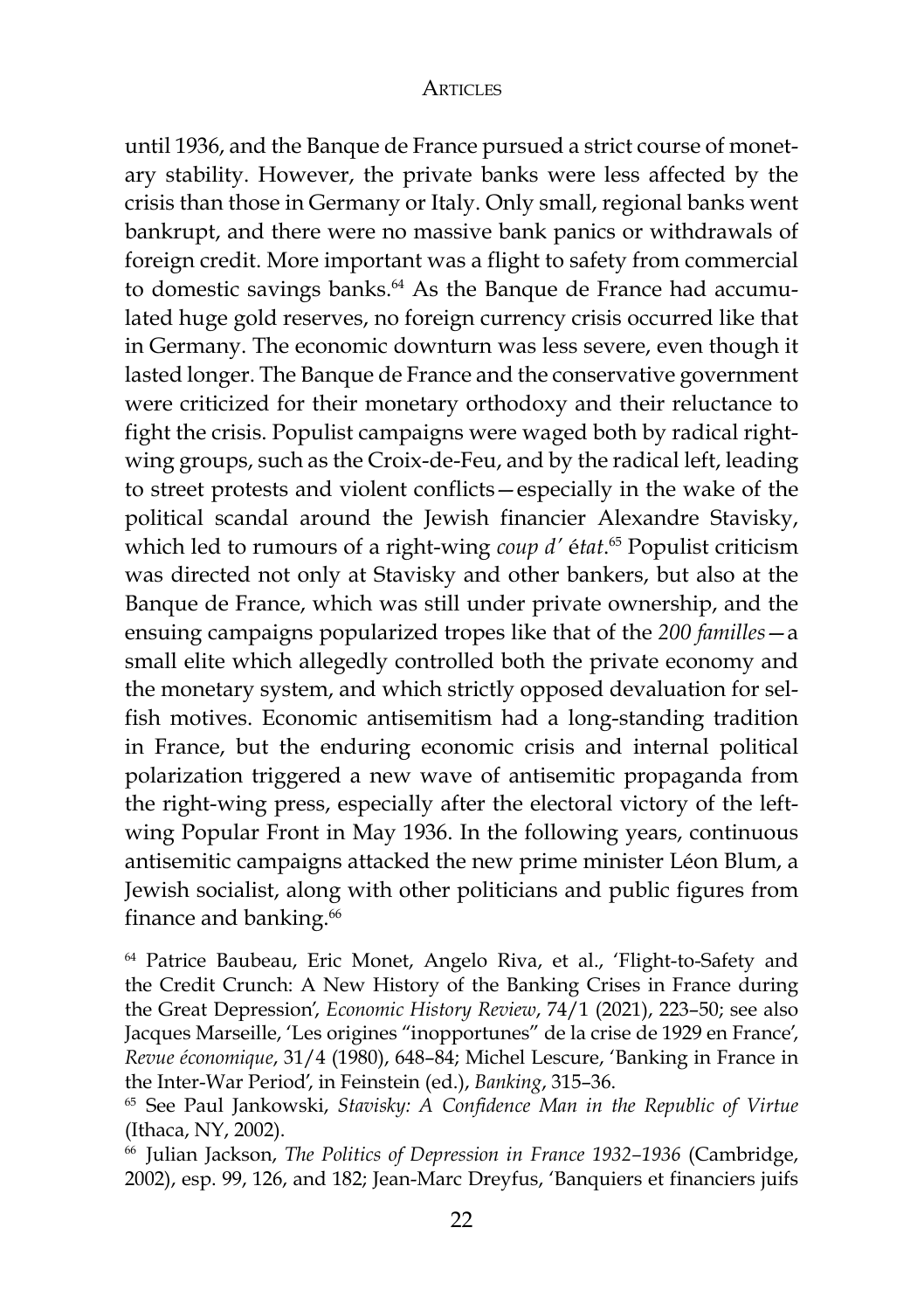The transformation of the French monetary and banking system started in 1936 under Blum's Popular Front regime. The country finally left the gold standard and devalued the franc, while an act passed on 24 July 1936 gave the government the power to intervene directly in the management of the Banque de France. Proposals for further regulation of commercial banks were controversially discussed in the new National Economic Council. While one group preferred to nationalize the banking system, others favoured a corporatist system based on a certain degree of autonomy for the banks. The Bank Act was postponed several times and finally imposed under pressure from the German occupation authorities in June 1941.<sup>67</sup> The German military administration appointed a commissioner to control the Banque de France and the private banks, but left the implementation of monetary and financial policy to the French institutions. The willingness of the Vichy regime to collaborate with the Nazis and to transfer enormous financial resources to the war machine of the Reich was the price for maintaining a certain level of autonomy.<sup>68</sup> As a result, the Germans did not change the legal and institutional framework created in France after 1936. The post-war government under Charles de Gaulle preserved most of the wartime regulations and continued the reforms by nationalizing the Banque de France together with the major commercial banks. The transformation of the French monetary and financial system between 1936 and 1945 was an important prerequisite for the *planification économique* (economic planning) established during the post-war era.<sup>69</sup>

de 1929 à 1962: Transitions et ruptures', *Archives Juives*, 29/2 (1996), 83–99; Ralph Schor, *L'antisémitisme en France pendant les années trente: Prélude à Vichy* (Brussels, 1992).

<sup>67</sup> Claire Andrieu, 'Genèse de la loi du 13 juin 1941, première loi bancaire française (septembre 1940–septembre 1941)', *Revue Historique*, 269/2 (1983), 385–97. <sup>68</sup> See Filippo Occhino, Kim Oosterlinck, and Eugene N. White, 'How Occupied France Financed its own Exploitation in World War II', *American Economic* 

*Review, 97/2, (2007), 295–9.*<br><sup>69</sup> See Eric Monnet, *Controlling Credit: Central Banking and the Planned Economy in Postwar France, 1948–1973* (Cambridge, 2018).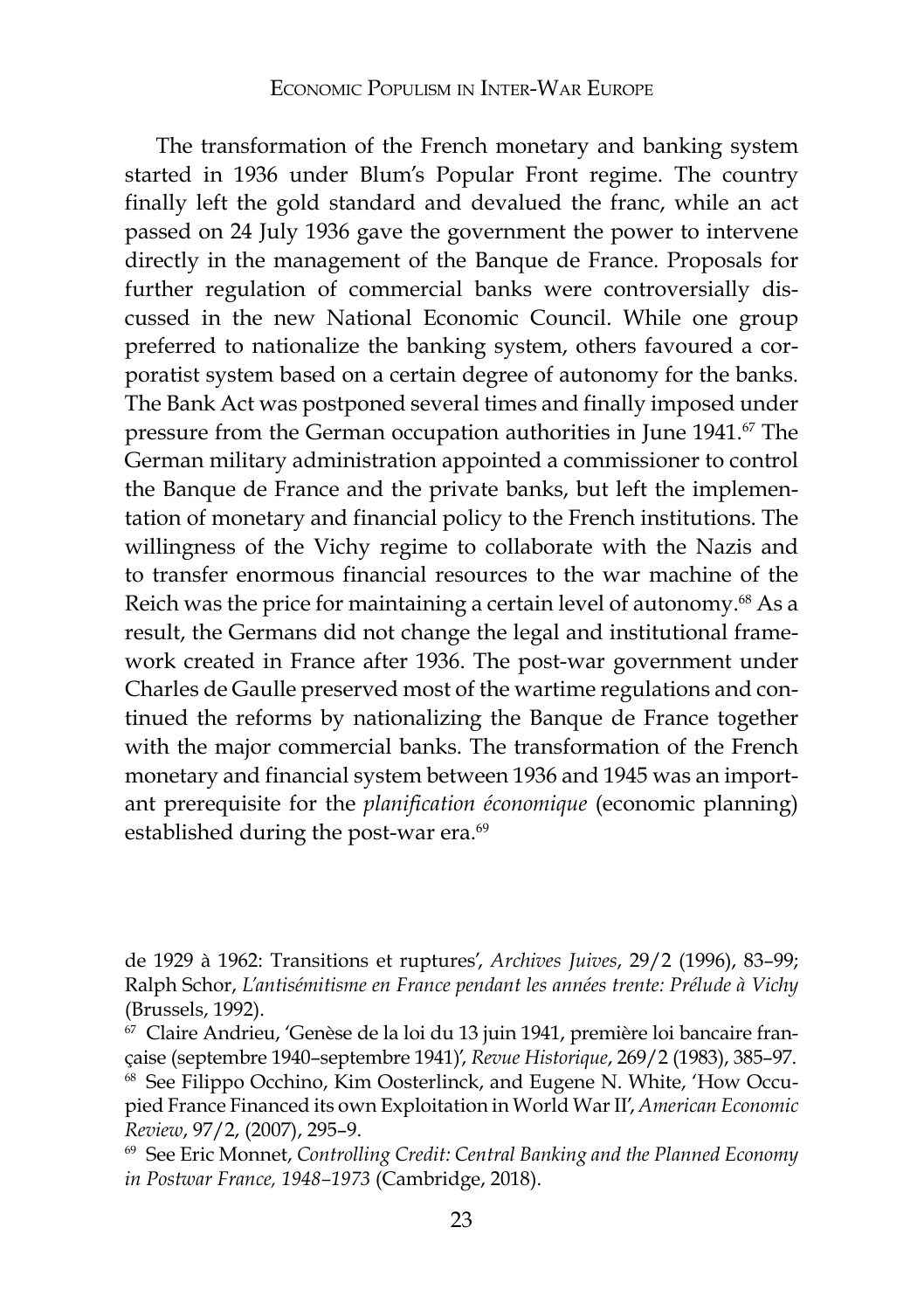### *Conclusion*

To conclude, I will highlight four major findings of this research, which will also enable comparative perspectives on the present.

First, domestic and international conflicts over financial and monetary policy increased dramatically during the inter-war era and gave birth to extreme populist movements and parties. Populists successfully addressed economic misery, social disparities, and monetary instability. They framed economic crises in overarching narratives of national decline, global dependence, and a loss of economic sovereignty. In this context, the crash of 1931 was the 'perfect storm' (to borrow a metaphor used by Rogers Brubaker with reference to the financial crisis of 2008).70 Still, history teaches us that there is no linear causality between financial shocks and the rise of populist movements. Populism is more than just a stylistic repertoire that can be activated whenever the moment seems right. Neither can we explain populism—as proposed by some economists—using a simple model of supply and demand, in which demand is determined by exposure to foreign trade shocks or rising social insecurity, and supply depends on the existence of charismatic leaders and populist ideologies.71 From the comparative studies of de Bromhead, Eichengreen, and O'Rourke we know that the cumulative effects of persistent or recurrent economic recessions were more significant for right-wing voting patterns than individual economic shocks.72 This means that past experiences and long-term cultural shifts are key factors in explaining populism. While this finding should motivate more interdisciplinary research at the intersection of economic and cultural history, it has far-reaching implications for the understanding of populism in the present. The bad news may be that populism will not disappear when the economic situation improves, as it is deeply rooted in our culture.

<sup>70</sup> Brubaker, 'Why Populism?', 369.

<sup>71</sup> See e.g. Luigi Guiso, Helio Herrera, Massomo Morelli, et al., 'Demand and Supply of Populism', *EIEF Working Papers Series*, 17/03 (2017), at [http:// www.eief.it/files/2017/02/wp-173.pdf], accessed 7 Feb. 2022.

<sup>72</sup> Alan de Bromhead, Barry Eichengreen, and Kevin H. O'Rourke, 'Political Extremism in the 1920s and 1930s: Do German Lessons Generalize?', *Journal of Economic History*, 73/2 (2013), 371–406.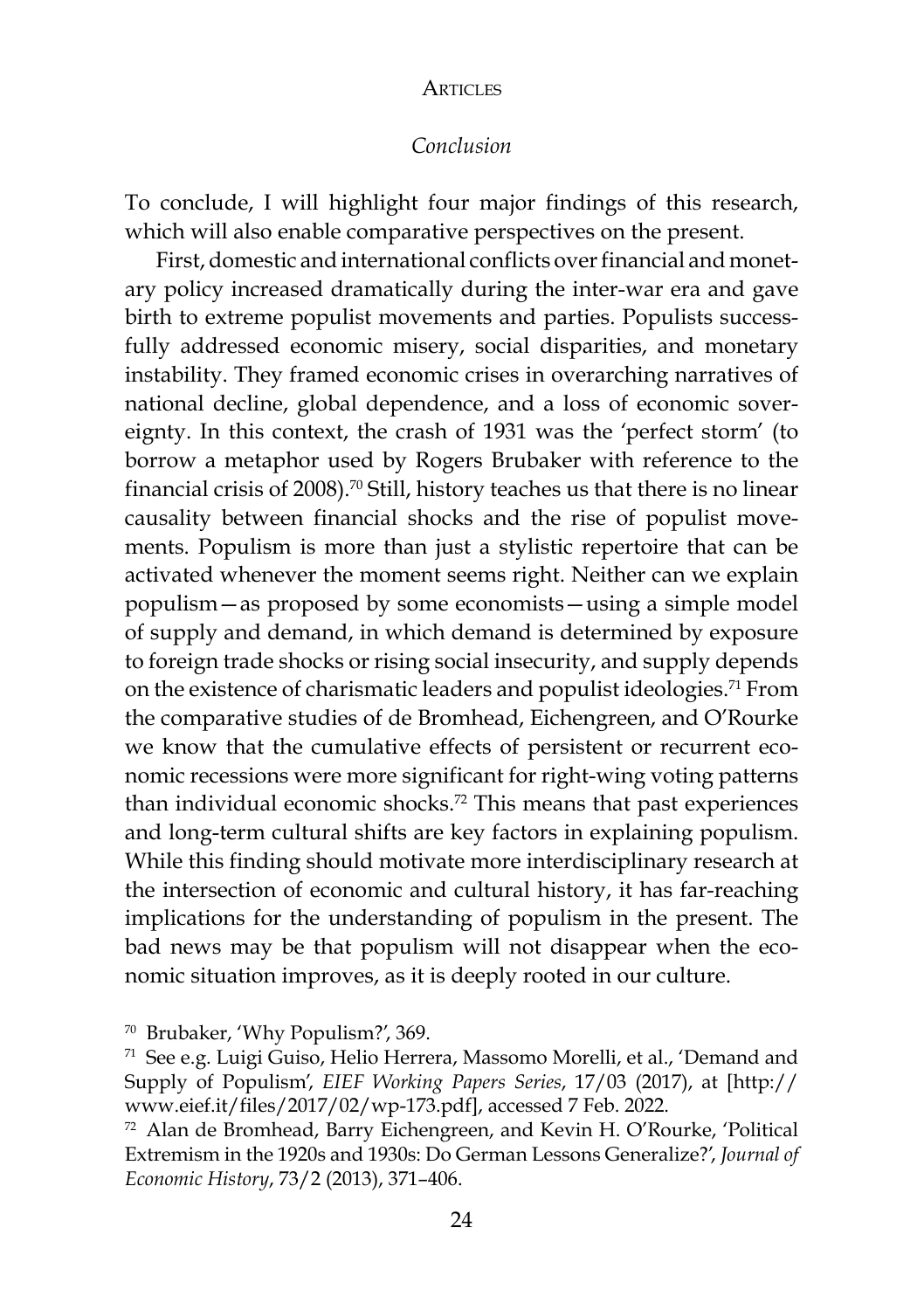Second, populism is characterized by a complex interplay between the anti-global agendas of populist movements on the one hand, and their international transmission on the other. The example of Italian fascism and its impact on populist financial and monetary agendas in other European countries is a case in point, demonstrating how populist movements are embedded in transnational processes. More important than internal exchanges between the various fascist movements and regimes is the question of how these transnational influences reached beyond extreme right-wing political groups to shape even 'mainstream' political agendas. Again, it is important to examine specific political practices rather than just looking at ideological programmes and exchanges.

Third, populist ideas spread to most European countries from the 1920s, but their political impact varied. Germany and Italy were most strongly affected, while in France, left-wing populism proved more powerful than the right-wing variants.73 However, during the 1930s, France experienced a convergence of these populist movements and their social and economic demands. As Michel Winock has argued, a 'populist synthesis [*synthèse populiste*]' characterized the country's political evolution in the wake of the depression.74 Britain is an interesting example of a country where economic populism hardly translated into extreme voting patterns and party structures. As vociferous as Mosley's Union of Fascists was, it remained a tiny group compared to right-wing movements in Germany, Italy, and many other European countries.75 One standard explanation lies in the fact that Britain left the gold standard relatively early and was able to pursue more expansive fiscal and monetary policies.<sup>76</sup> Perhaps of equal importance was the strategy adopted by the national

<sup>73</sup> Marc Lazar, 'Du populisme à gauche: Les cas français et italien', *Vingtième Siècle: Revue d'histoire*, 56 (1997), 121–31.

<sup>74</sup> Michel Winock, 'Populismes français', *Vingtième Siècle: Revue d'histoire*, 56 (1997), 77–91, esp. 84–5.

<sup>75</sup> See Mike Cronin (ed.), *The Failure of British Fascism: The Far Right and the Fight for Political Recognition* (Basingstoke, 1996); John Stevenson, 'Conservatism and the Failure of Fascism in Interwar Britain', in Martin Blinkhorn (ed.), *Fascists and Conservatives: The Radical Right and the Establishment in Twentieth-Century Europe* (London, 2012), 270–88.

<sup>76</sup> See e.g. Eichengreen, *Populist Temptation*, 73–88.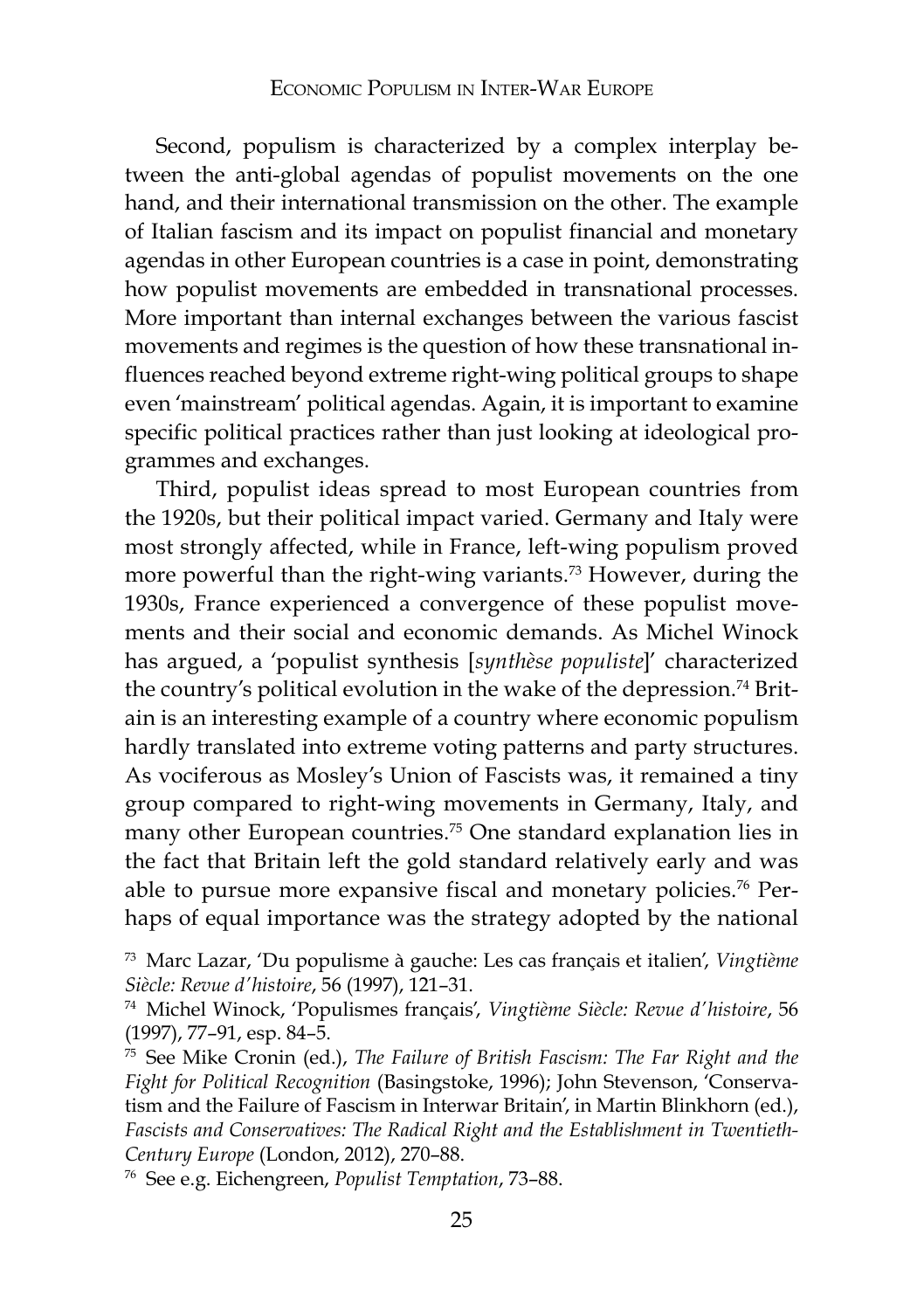governments after 1931 to integrate populist demands into the political mainstream.

Fourth, populism was not only a protest movement or a destructive political force, but also created new instruments of state intervention into the economy. While most political scientists agree that anti-institutionalism is a key feature of present-day populism, this assumption must be questioned from the perspective of the inter-war experience. Once in power, populist regimes pursue a technocratic agenda and create legal and bureaucratic institutions that last for a long time. These transformations are often a compromise between populist claims and more technical requirements, as the financial and monetary reforms of the 1930s and 1940s show.

All four countries provide good examples of technocratic path dependency that reached far beyond the caesura of 1945. For Germany, Albrecht Ritschl has pointed to the 'long shadow' of the Third Reich, arguing that Hjalmar Schacht was more important for the design of the social market economy than Ludwig Erhard.<sup>77</sup> It is certainly true that the Bank Act of 1934 was adopted by the Federal Republic with only marginal changes. In the case of Italy and France, the legacies of the 1930s and 1940s are even more significant, as banking regulations and monetary regimes created in this period remained effective until the 1980s. Even though banking regulation in Britain remained less institutionalized, tendencies towards more supervision and co-ordination through the Bank of England also existed there.

On the international level, one of the most far-reaching consequences of these institutional continuities was the fact that financial regulation generally remained the preserve of the nation state until the 1980s. From a historical perspective, the manifold implications of these continuities remain a puzzle, and this should inspire more comparative research. The historical entanglement of fascism and finance may provide a clue to better understand these long-term trajectories in twentieth-century Europe.

<sup>77</sup> Albrecht Ritschl, 'Der lange Schatten Hjalmar Schachts: Zu den langfristigen Wirkungen des Dritten Reichs auf die Wirtschaftsordnung Deutschlands seit dem Kriege', *Jahrbuch für Wirtschaftsgeschichte*, 45/2 (2004), 245–8.